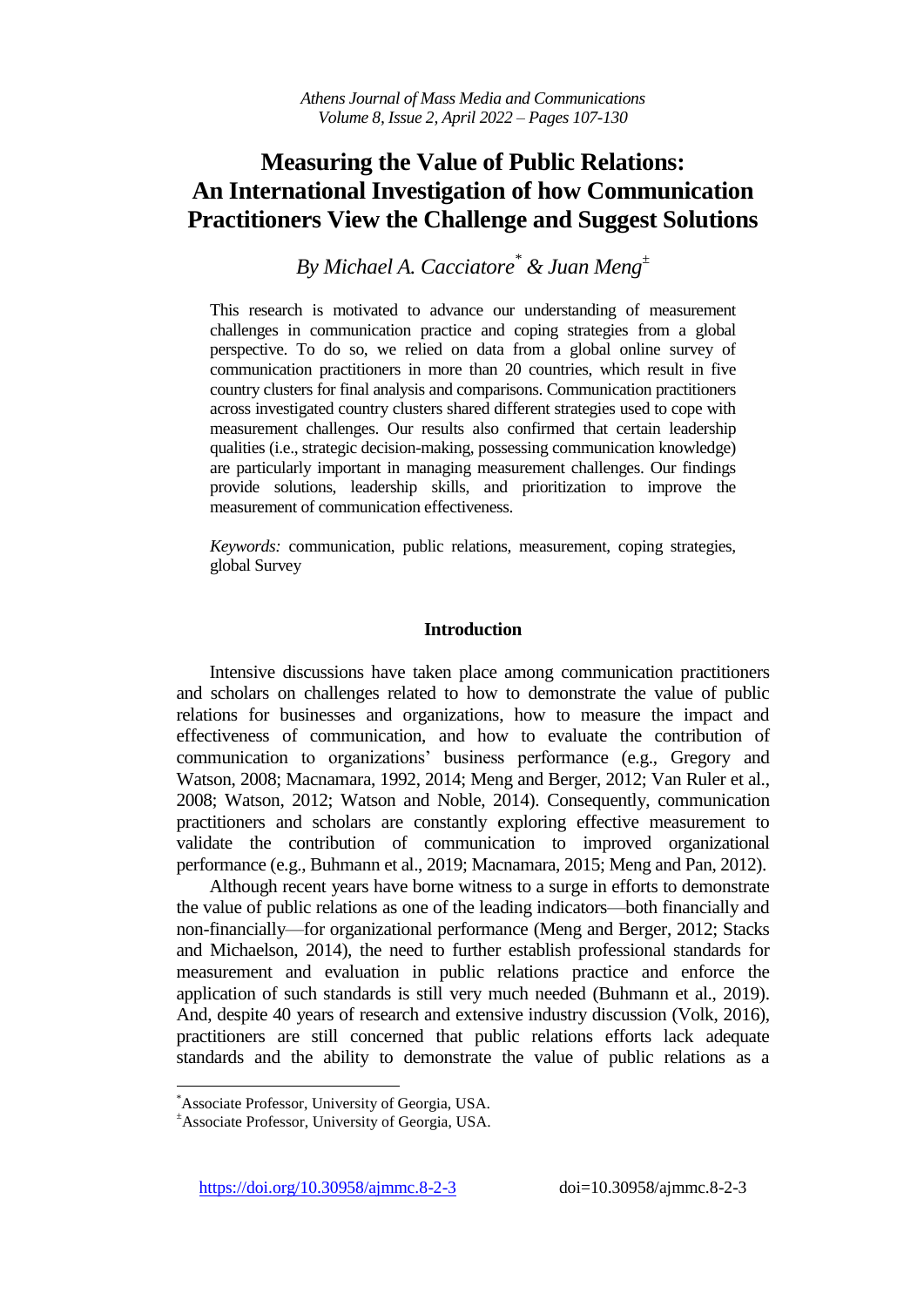professional discipline that supports business excellence (Macnamara, 2014). In short, much remains to be known about how communication practitioners in the profession manage the issue of measurement and evaluation in public relations, including how the issue stacks up versus other challenges facing the profession, what strategic actions they have taken to manage this issue, and what measurement and evaluation standards they have applied to demonstrate the value of public relations practice.

Therefore, to better understand the measurement challenges facing communication practitioners, we focused our investigation on how practitioners have used different strategies to manage the measurement challenge of demonstrating the value of public relations. More importantly, this research investigated the measurement challenge from a global perspective. By surveying communication practitioners in multiple countries and different geographic locations, this research aims at identifying current trends and effective approaches in communication measurement across countries. In addition, we integrated the application of leadership skills in assessing the impact of top communication leaders' effectiveness on managing measurement challenge in public relations.

In pursuing this task, we analyzed the data collected from a global online survey of communication professionals. The contribution of this research is trifold: First, by analyzing the results from a global survey on the importance of measurement and evaluation—the latter of which has been referred to as among "the most common buzzwords in public relations" (McCoy and Hargie, 2003, p. 304)—we contribute a global view to a prominent issue in the field. Second, our research contributes to identifying applied standards and approaches in demonstrating the value of public relations through improved measurement across the globe. In grouping our international sample into five distinct geographic clusters: North America, Latin America, Europe (excluding German-speaking countries), Germanic Europe, and Asia, we identified overall high levels of concern about measurement and evaluation with a particularly high score across Latin American countries. Third, our research contributes to the broader measurement literature in communication management by applying leadership effectiveness to study top communication leaders' supporting role in demonstrating the value of public relations. The implications to practice and future research are also discussed.

### **Literature Review**

Public Relations Measurement and Evaluation: The Challenges and the Evolution

How to effectively measure the value of public relations practice attracts increasing attention as the organization moves toward excellence and efficiency. As a crucial feature to the success of organizational sustainable development and financial performance, communication effectiveness has been a promising topic of investigation in the fields of organizational behaviors, business management, and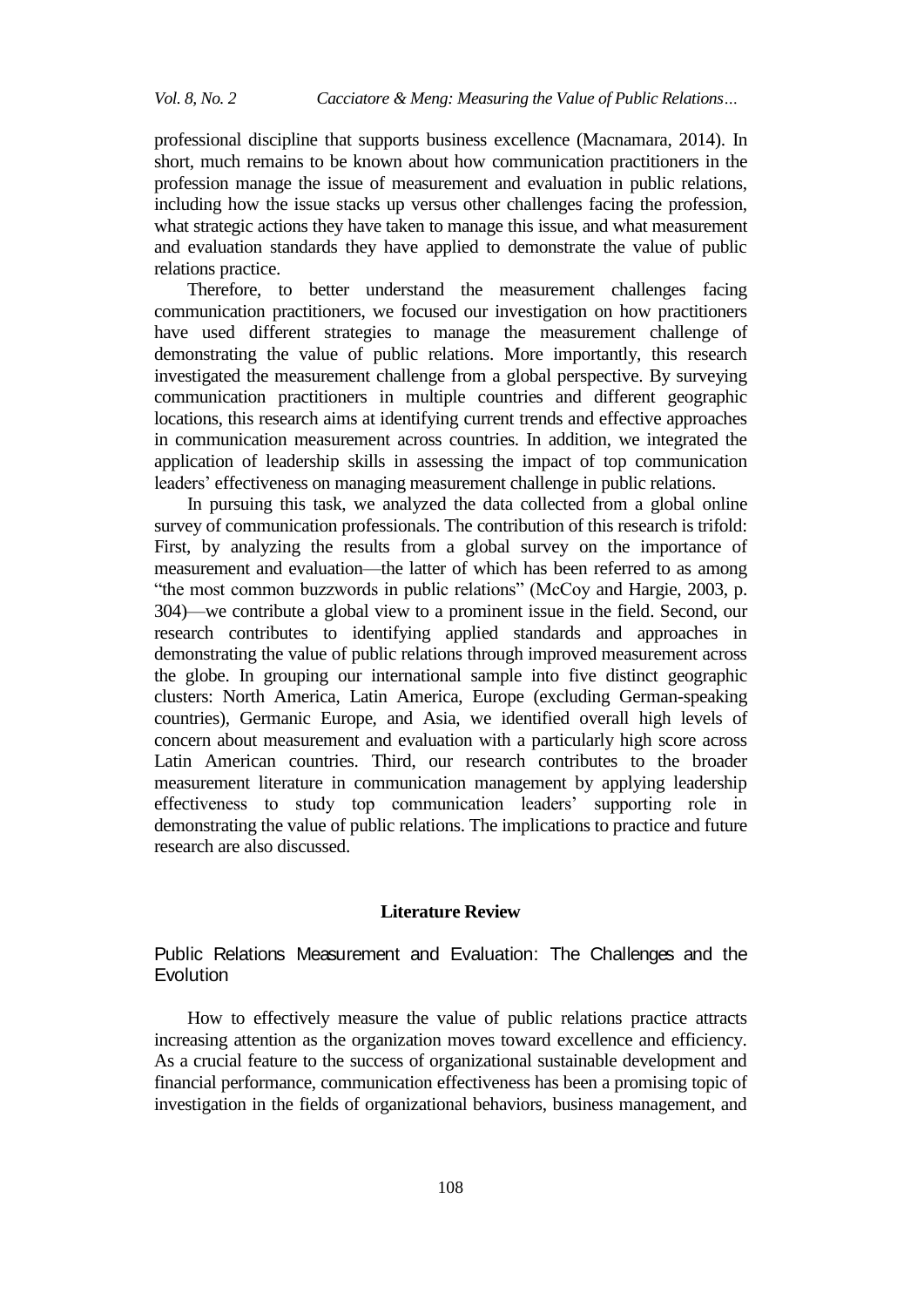communication consulting in recent years (Rust et al., 2004a, b). Public relations measurement and evaluation has long been a major professional and research issue (Watson, 2012). Communication professionals have been exploring effective metrics and methodologies to evaluate the effectiveness of organizations' communication initiatives, focusing specifically on how communication practices can be effectively linked to improved financial performance at the organizational level and positive organizational reputation in other, non-monetary, areas. The discussion of communication effectiveness and its linkage to organization's financial performance can be located in the wider communication management literature since the 1980s (e.g., Broom and Dozier, 1983, 1990; Dozier, 1984, 1990; Dozier and Ehling, 1992; Grunig et al., 2002; Grunig and Hunt, 1984; Meng and Berger, 2012; Stacks and Watson, 2007; Stacks and Michaelson, 2010; Watson, 2012).

The need for measurement and evaluation standards seems especially relevant today as the industry is becoming highly competitive and turbulent. The demanded skill sets for communication professionals to demonstrate communication excellence are constantly changing and expanding. When the situations in the industry itself move from being simple to complex, from stable to dynamic, it is crucial for communication professionals to accurately respond to changing situations in such a way that both organizations and stakeholders perceive communication efforts to better fit their needs and demonstrate the value (Lindenmann, 2003; Schultz, 2002; Taylor, 2010). Organizations with greater reliance on effective communications will thus be better able to achieve higher return on their efforts and improve their performance (e.g., Hurley and Hult, 1998; Narayanan et al., 2004; Rust et al., 2004b).

Previous research on measurement and evaluation in public relations has been rooted in Grunig's excellence theory by measuring public relations excellence within an organizational context and culture (Grunig and Hunt, 1984; Thurlow et al., 2017). An evaluation of excellence reflects how to achieve public relations excellence in an ideal situation, which shall transform an organization from asymmetrical to symmetrical two-way communication (Grunig and Hunt, 1984). Public relations scholars have endeavored to develop discipline-specific theories and insightful methods of evaluation related to public relations practice and linked to an organization's key goals, objectives, publics and communications (Lindenmann, 2003). Driven by excellence theory, previous research on measurement and evaluation in public relations has provided a case-by-case discussion of various situations in public relations practice, including the adoption of standards in motivating different stakeholders (Lueg et al., 2016), public relations value assessment in cross-cultural settings (Huang, 2012), using business metrics to assess the effectiveness of communication initiatives (Meng and Berger, 2012), advocating the use of mixed-methods (i.e., both qualitative and quantitative methods) to measure the success of investor relations in corporate communications (Ragas and Laskin, 2014), and the financial and non-financial aspects of communication value as underlying cultural expectations or social norms (Stacks and Michaelson, 2014).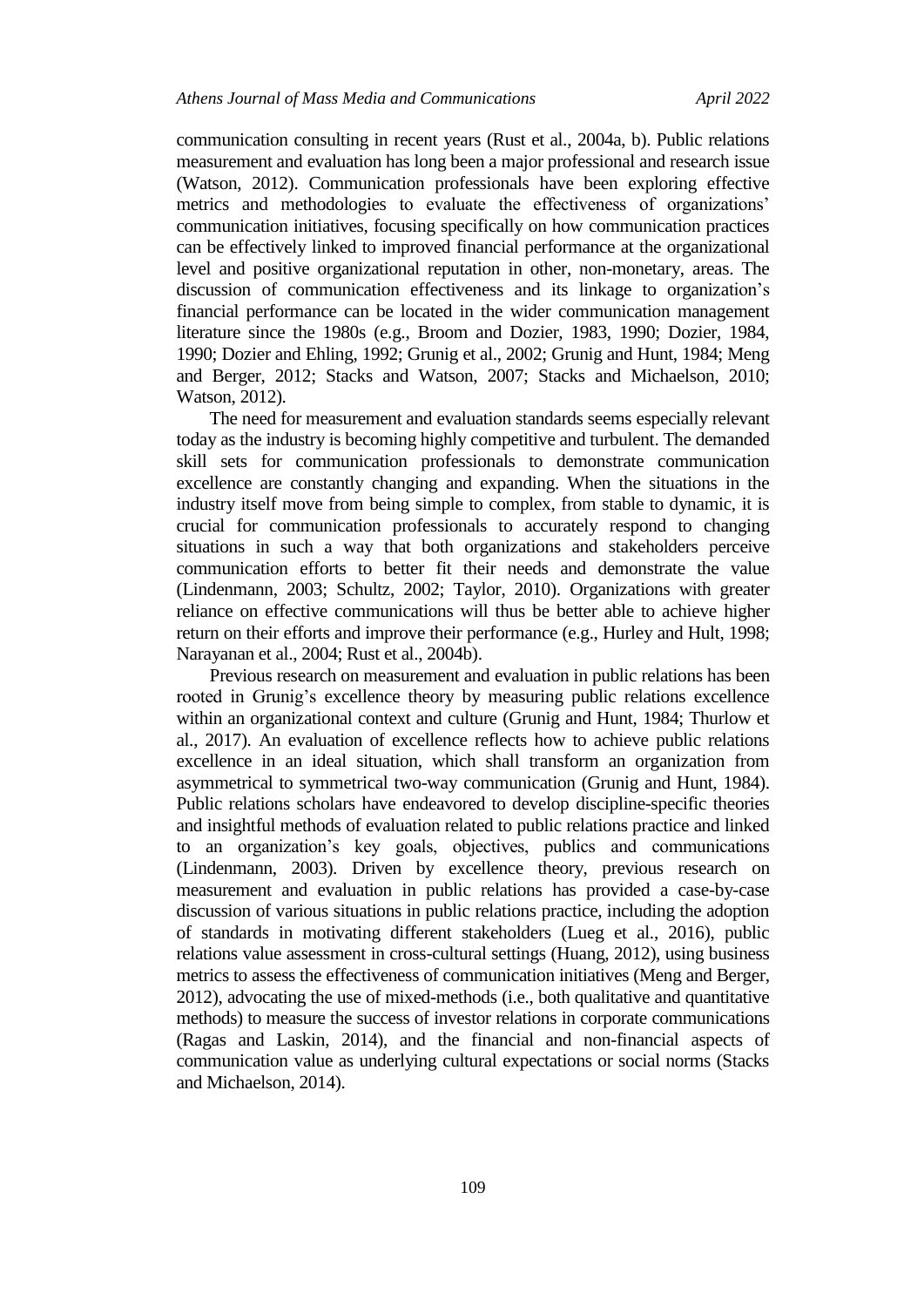Although scholars have widely recognized the multidimensional effects of public relations as well as the challenges in enforcing standards when applying measurement metrics in diverse situations (e.g., Huang, 2012), previous works have confirmed that communication effectiveness is one of the leading indicators of an organization's financial performance (Ehling et al., 1992; Leug et al., 2016). An improvement in communication effectiveness is associated with a higher level of employee engagement within the organizational context, which can lead to increased market value and business performance of the organization (Morris, 2010). In addition, communication effectiveness is instrumentally important in building trust and shaping the two-way communication model as addressed by the Excellence Theory (Grunig and Hunt, 1984). Research done by Moorman et al. (1992) confirmed that timely communication fosters trust by informing key groups of stakeholders to appreciate the latest developments in the organization, assisting in resolving problems and misunderstanding, and aligning perceptions and expectations.

When analyzing measurement and evaluation standards in public relations, Stacks and Michaelson (2014) addressed the importance of understanding nonfinancial indicators (i.e., credibility, trust, reputation, relationships, and confidence) in measuring public relations value and how they relate to organizations' goals, objectives and performance. They suggested that these nonfinancial indicators, combined with the financial ones, can increase stockholders' expectations and lead to a high level of return on expectations (ROE) in communication. They further suggested organizations adopt standards to measure ROE as it can eventually affect return on investment (ROI) and other business principles. Thus, it is crucial for communication practitioners to conceptualize and formulate the relationships between the financial and nonfinancial indicators and establish how each variable relates to ROE and contributes to the final ROI (Watson, 2013).

As encouraged by the intensive discussions on public relations measurement and evaluation at numerous academic and industry conferences, the profession also witnesses a surge in efforts to develop standards for measurement and evaluation in public relations with a few benchmark initiatives being established. These initiatives include the Institute for Public Relations' Measurement Commission created in 1997, The Conclave Social Media Measurement Standards (2013) (Paine, 2012), the Barcelona Declaration of Measurement Principles in 2010 and 2015, and the most recent Barcelona Principles 3.0 released by the International Association for the Measurement and Evaluation of Communication (AMEC, 2020). Although such attempts at establishing standards in measurement and evaluation in public relations are particularly important, it further addresses the fact that public relations value shall be measured to validate the improved communication effectiveness in supporting organizational performance. If the majority of practitioners agree that standards for measurement and evaluation in public relations are necessary (Zerfass et al. 2017), what are the specific strategies and actions that have been undertaken by practitioners to address the measurement challenge? Therefore, to better understand the measurement challenge and some best practice principles of current practice, we propose the following questions to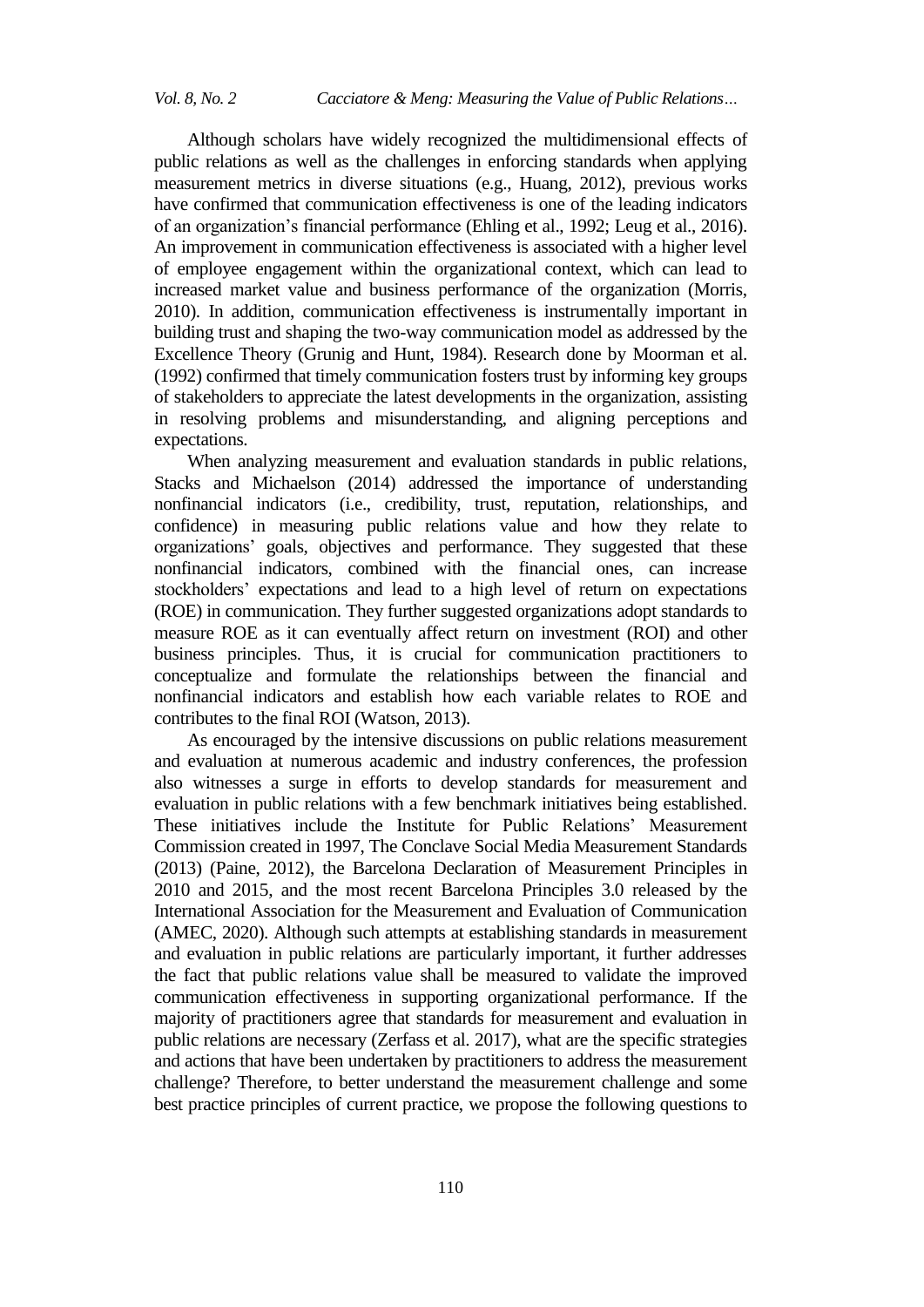guide our research when searching for effective standards and actions in public relations measurement:

- *RQ1*: What is the perception of communication practitioners concerning the importance of "improving the measurement of communication effectiveness to demonstrate value"?
- *RQ2*: Do importance ratings for "improving the measurement of communication effectiveness to demonstrate value" differ across country clusters?
- *RQ3*: What strategies are currently being employed by communication practitioners to deal with the measurement challenge? And, are the strategies the same across countries?

### **The Role of Excellent Leadership in Demonstrating Public Relations Value**

In addition, research rooted in excellence theory in communication suggests that an organization with a culture encouraging two-way symmetrical communication will facilitate excellence in communication and enhances effective public relations practice (Thurlow et al., 2017). When being completely integrated into the organization they work for, excellent communication departments demonstrate stronger leadership in leveraging its strategic counseling function (Tench et al., 2017). Thus, effective leadership in communication is vital to communication departments and their organization's success, image, and future.

Similar to the development of measurement and evaluation in public relations, research on leadership in public relations is embedded in excellence theory in public relations, managerial leadership research, and organizational communication studies (Berger and Meng, 2010). The concept of public relations leadership is implicit in several theoretical perspectives in the field as investigated by different groups of scholars, ranging from excellence and role theories (Grunig et al., 2002), power relations in leadership effectiveness (Berger and Reber, 2006), public relations leadership as an integrated process (Meng and Berger, 2013), ethical leadership in public relations practice (Bowen, 2008), as well as leadership styles and gender roles (Aldoory and Toth, 2004).

According to Meng and Berger (2013), public relations leadership is defined as "a dynamic process that encompasses a complex mix of individual skills and personal attributes, values and behaviors that consistently produce ethical and effective communication practice" (p. 143). Consequently, excellent public relations leadership "fuels and guides successful communication teams, helps organizations achieve their goals, and legitimizes organizations in society" (Meng and Berger, 2013, p. 143). As such, excellent leadership in public relations depicts various aspects of leadership functions and its role in supporting effective public relations practice as different sets of leadership skills and knowledge (i.e., strategic decision making, ethical counseling, role and identity development, and change management) are desired (Berger and Meng, 2010). So far, research on public relations leadership has confirmed that excellent communication leadership is crucial in supporting the communication team to leverage the strategic influence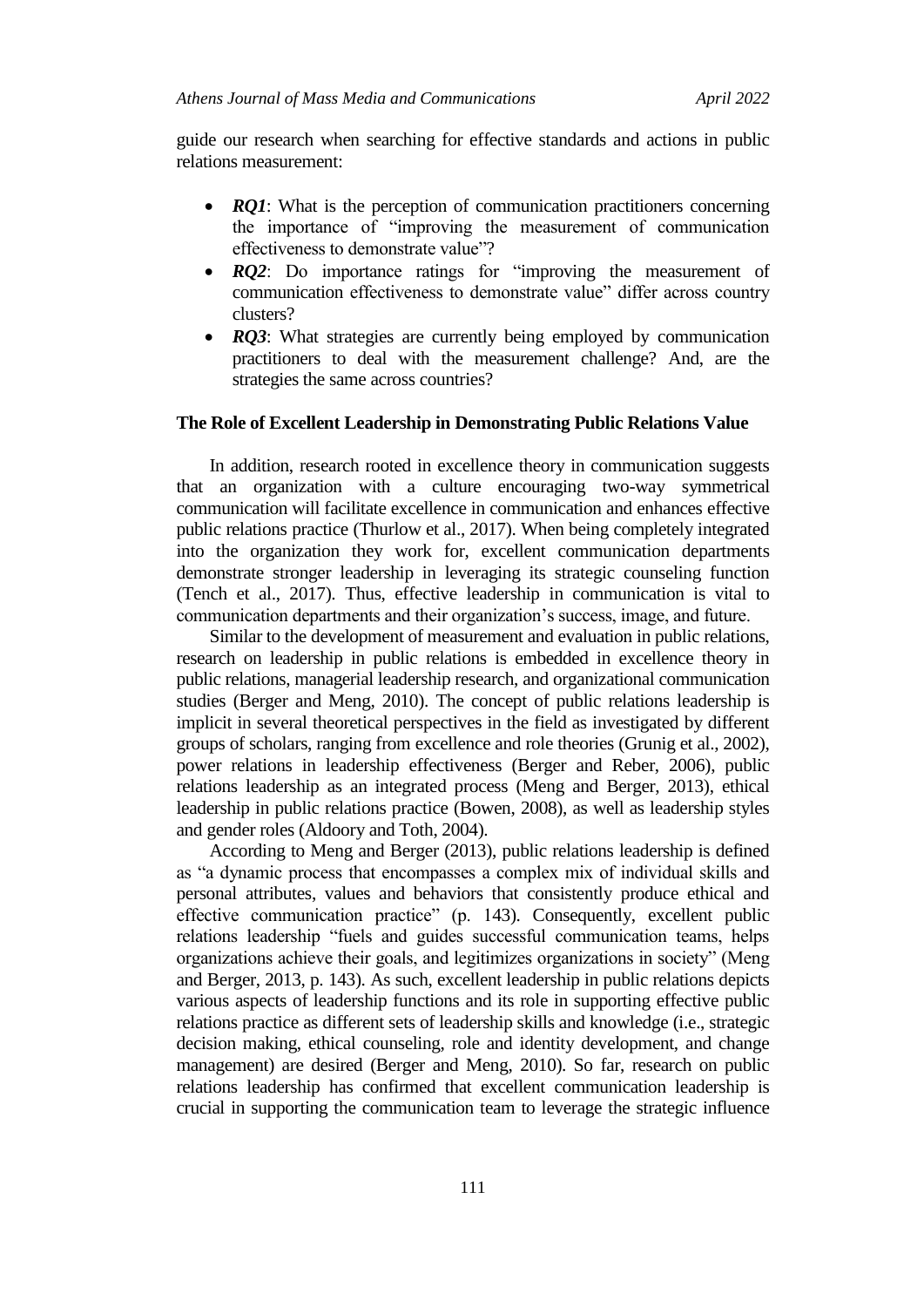and value of public relations within and beyond the organization (Meng and Berger, 2019).

Based on the research outlined above, we are particularly interested in testing the role of excellent leadership in public relations in supporting measurement effectiveness. Will communication leaders have a better understanding of the measurement challenge and solutions? Will certain leadership qualities be more important in helping communication practitioners adopt effective strategies and actions to solve measurement issues? How can excellent leadership in public relations be integrated into measurement efforts in searching for best practices? Thus, we believe there is a strong need for us to explore how leadership capabilities can help manage issues affiliated with measurement challenges in practice. Therefore, we proposed two more research questions to investigate such relationship:

- *RQ4*: What leadership qualities are rated as most and least important for dealing with the measurement issue? And, do different qualities emerge as more or less important across our country clusters?
- *RQ5*: What drives the importance ascribed to the different leadership qualities for dealing with the measurement issue?

### **Research Method**

To answer the proposed research questions, we relied on data from a global online survey of public relations practitioners in more than 20 countries across the globe through the research partners in each country. A mixed sampling strategy was employed in order to achieve an overall satisfactory completion rate and the survey was administered using an online survey software program, which supported multiple languages. The original survey was created and pilot tested in English before being translated into the home language of each of the non-English speaking countries included in the project. Back translational procedures were employed for this process to ensure the meaning of terms, concepts and phrases were appropriately understood by communication practitioners in each investigated country (Brislin, 1970).

The research partners in each country were responsible for developing and recruiting their sample of participants. The global online survey was launched in different countries during a specific time frame for recruitment. On average, the online survey recruitment for all countries lasted approximately three months. The centralized online survey site was active for six months in total to support the recruitment progress in each individual country. Across all surveyed countries, the survey had a response rate of approximately 45%. Overall, we had 4,483 communication practitioners globally completed the survey. Specifically, to reflect the major focus of this research, the final sample size used for analysis in this paper is 548 as we deliberately included only those participants who indicated improving the measurement of communication effectiveness as their top priority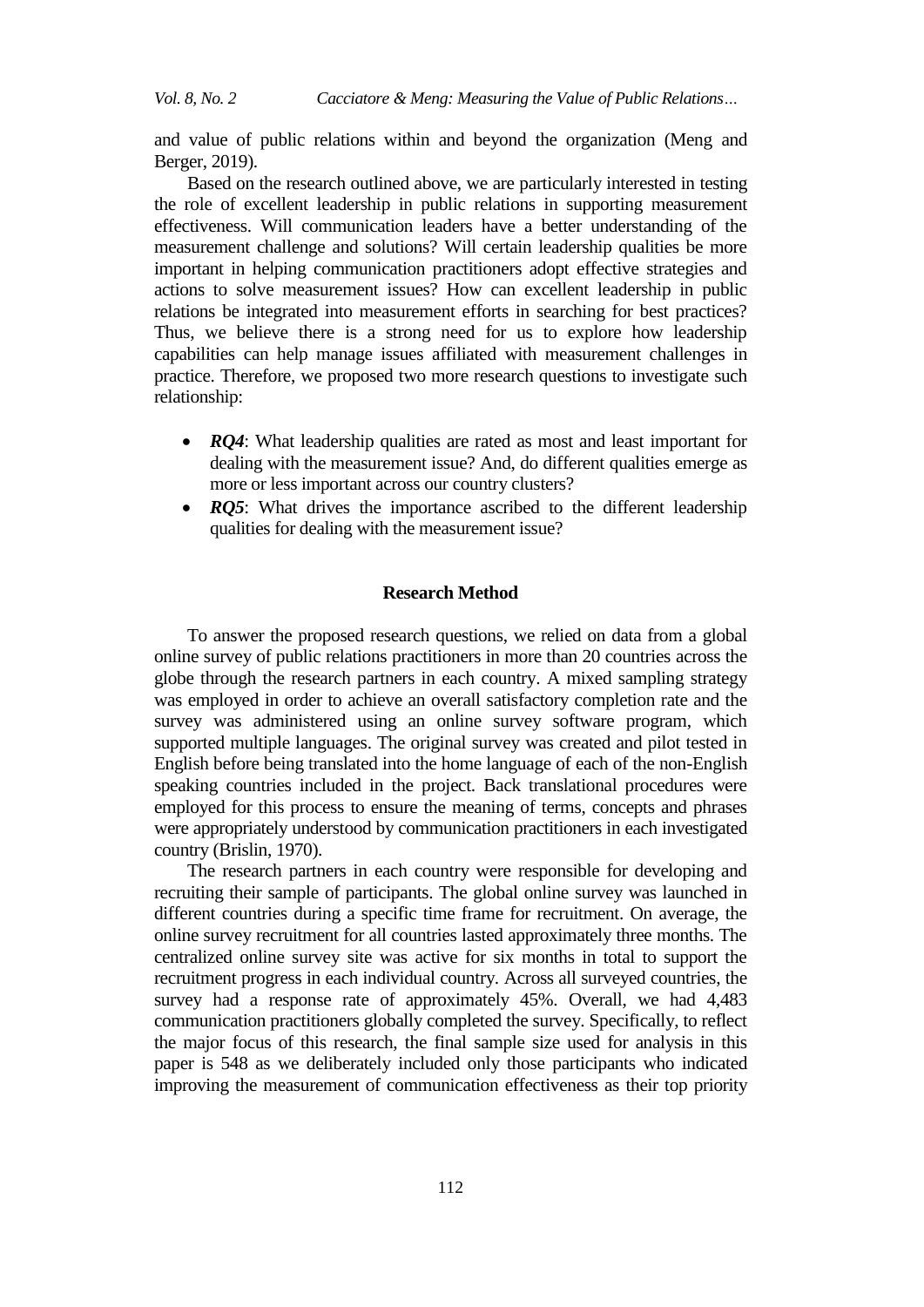in practice. Detailed information about the sample's demographics are explained in the following sections.

#### **Country Variable**

In order to garner a more thorough understanding of practitioner attitudes across the globe, and to take advantage of the depth and breadth of our dataset, we wanted to include respondents from all across the globe in our analyses. However, running unique regressions for respondents in more than 20 countries proved problematic due to differences in sample size, while running a single regression on all respondents meant missing out on global differences and the nuance of our data. Therefore, we began our analysis by first organizing groups of countries based on geography and cultural similarities. First, we isolated our Germanic countries or German-speaking countries, which consisted of Germany, Austria, and Switzerland. Next, we grouped other European nations together, which consisted of respondents from Estonia, Latvia, Russia, Spain, and the United Kingdom. Our North American countries were Canada and the United States, while our Latin American grouping consisted of Brazil, Chile, and Mexico. Finally, our Asian country grouping consisted of respondents from China, Hong Kong, Singapore, South Korea, Taiwan, and India. Of course, no grouping of countries is without flaws, given the diversity across countries and populations. Nevertheless, we made our groupings based on previous global research in the field (House et al., 2004).

### **Independent Variables**

Gender, age, and education served as the demographic variables in our analysis. *Gender* was a dichotomous variable with female coded as "1" and male coded as "0" (51.7% female). *Age* was measured as an ordinal-level variable with six categories ranging from "under 25 years of age" (coded as '1') to "66 years or older" (coded as '6'). Given the overall small number of respondents falling in our two most extreme categories, we combined several categories to create an age variable that ranged from "under 36 years of age" (coded as '1') to "55 years or older" (coded as '4'). The median age category was '2,' which indicated "36 to 45 years of age." *Education* was measured as an ordinal variable with four categories anchored at "High school degree or equivalent" (coded as '1') and "Doctoral degree" (coded as  $4'$ ). The median value for our education variable was  $3'$ , indicative of a "Master's degree."

Outside of the sheer number of years of education, we were interested in examining the impacts of a respondent's educational major. To do so we created a series of dummy variables based on the question: "If you earned a degree from a college or university, what was your major or primary area of study?" Our *Business background* variable included all those who indicated a business degree, including those who mentioned general business, business administration, or business management (12.5%). Our *Hard sciences background* variable included all those who indicated a degree from the hard sciences, including areas like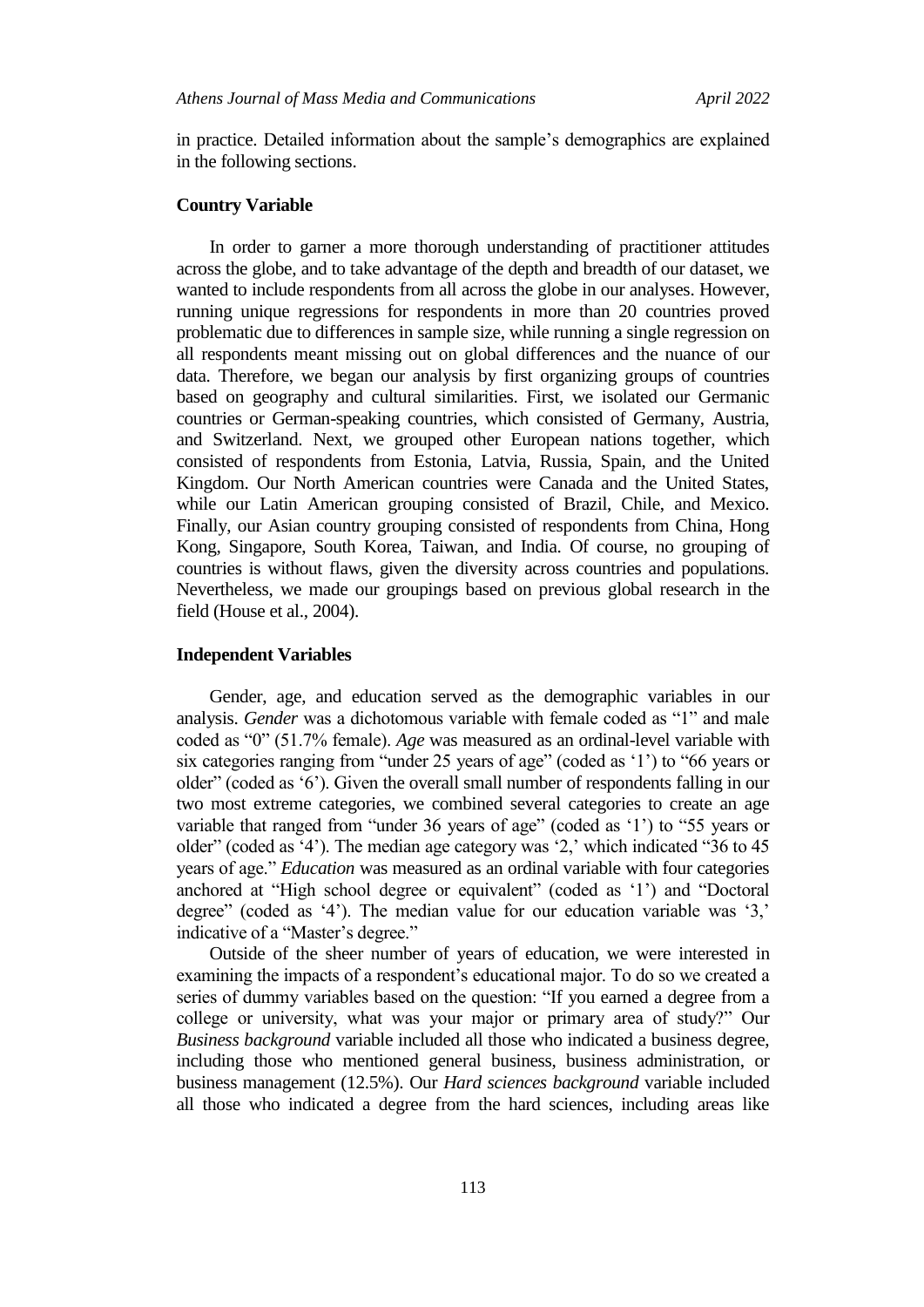mathematics, chemistry, or physics, among others (13.5%). Our *Communications and Journalism background* variable included all those who indicated a degree in a communications or journalism field, but importantly, not those who explicitly mentioned either advertising or public relations as their major (24.2%). Our *Humanities background* variable included all those who indicated a degree in the humanities, including those with degrees in history, linguistics, and speech, among others (17.2%). Our *Social sciences background* variable included all those who indicated a social science degree, including areas like anthropology, psychology, sociology, and political science (9.6%). Our comparison group was all those respondents with a degree in either public relations or advertising (23%).

Our next set of variables took a more nuanced look at the work environment that a respondent worked in, as well as their role within that organization. *Unit size*  was measured by asking respondents to report the approximate number of professionals working in their communication unit or function. The variable consisted of four categories that ranged from "Fewer than 5 professionals" (coded as '1') to "More than 25 professionals" (coded as '4') and had a median value of ‗2,' indicating ―5-15 professionals.‖ *Reporting hierarchy* was measured by asking respondents to report the number of levels between themselves and the highest ranked communication leader in the organization. We recoded the variable into three categories ('1' = "I am the top leader," '2' = "one level down from top leader," and  $3'$  = "two or more levels down from top leader"). The median value was "one level down from top leader." *Experience* was measured by asking respondents to report the total number of years of professional experience in communication management or public relations. The variable consisted of five categories that ranged from "Less than 5 years" (coded as '1') to "More than 20 years" (coded as  $\langle 5 \rangle$ ) and had a median value of  $\langle 3 \rangle$ , which indicated  $\langle 11-15 \rangle$ years" of experience.

Our final set of independent variables explored the prevalence of different strategies for dealing with the measurement and evaluation of public relations. Respondents were asked to report to what extent their communication team or unit is implementing each of the following five strategies to help deal with the issue of measurement: "Using business outcome metrics to measure effectiveness at the performance level" ( $M = 4.8$ ;  $SD = 1.9$ ), "Monitoring and analyzing media coverage of the organization and its competitors or clients" ( $M = 5.5$ ;  $SD = 1.5$ ), "Hiring external experts to provide measurement skills and develop metrics" ( $M =$ 4.0;  $SD = 1.9$ ), "Attending workshops on measurement to learn and adopt best practices" ( $M = 4.1$ ;  $SD = 1.9$ ) and "Focusing more on nonfinancial performance indicators than financial measures" ( $M = 4.6$ ;  $SD = 1.8$ ). Response options for the above items ranged from "1" (indicating "a little bit") to "7" (indicating "a great deal").

#### **Dependent Variables**

The dependent variables of interest in this study are measures of importance concerning a number of different leadership abilities for dealing with the measurement issue in public relations practice. Respondents were asked to report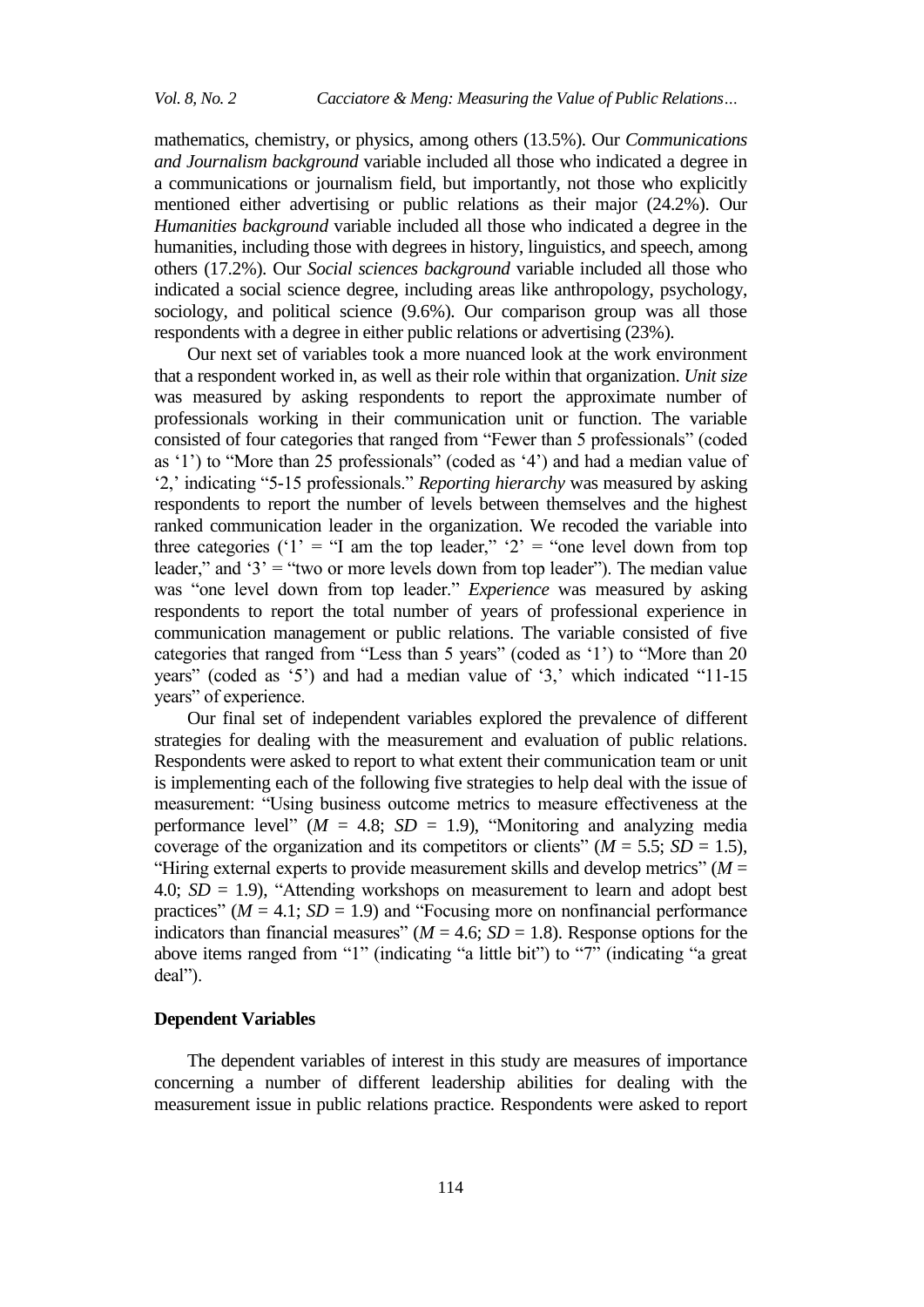to what extent they agree that each of the seven following conditions or leadership personal abilities or qualities is important in helping their communication leader deal successfully with the measurement issue: "Possessing communication knowledge to develop appropriate strategies, plans and messages" ( $M = 6.1$ ;  $SD =$ 1.1), "Participating in your organization's strategic decision-making regarding the issue" ( $M = 6.3$ ;  $SD = 1.0$ ), "Possessing a strong ethical orientation and set of values to guide actions" ( $M = 5.6$ ;  $SD = 1.4$ ), "Having the ability to build and manage professional work teams to address the issue"  $(M = 5.9; SD = 1.1)$ , "Providing a compelling vision for how communication can help the organization"  $(M = 6.0; SD = 1.1)$ , "Having the ability to develop coalitions in and outside the organization to deal with the issue" ( $M = 5.7$ ;  $SD = 1.3$ ), and "Working in an organization that supports 2-way communication and shared power" ( $M = 5.6$ ; *SD*  $= 1.4$ ). Response options for the above items ranged from "1" (indicating "a little bit") to "7" (indicating "a great deal").

### **Methodological Notes**

We answered our research questions using two statistical analysis techniques. First, we employed simple ANOVA to determine whether, and to what degree (a) the strategies being employed by communication leaders to deal with measurement issues in public relations and (b) perceptions of the most important leadership qualities for dealing with this same issue differed across our country clusters. Second, we ran hierarchical ordinary least squares (OLS) regression models among all those respondents who selected measurement as the most important issue facing communication practitioners to determine which variables predicted which leadership qualities as important. The OLS regression approach allowed for an investigation of how multiple independent variables—tested in a single model influenced the dependent variables of interest (Cohen et al. 2003). Independent variables were entered into the regression models based on their assumed causal order (demographics, followed by educational background, work environment, and current coping strategies) (Cohen et al., 2003).

### **Results**

### **RQ1: The Perceived Importance of Measuring Communication Effectiveness to Demonstrate Value**

As Figure 1 illustrates, the most important issue believed to be facing communication practitioners is "dealing with the speed and volume of information flow," followed by concerns about "managing the digital revolution and rise of social media." "Improving the measurement of communication effectiveness to demonstrate value," the primary focus of this paper, emerged as the third most important issue facing communication practitioners, followed closely by concerns about "being prepared to deal effectively with crises that may arise."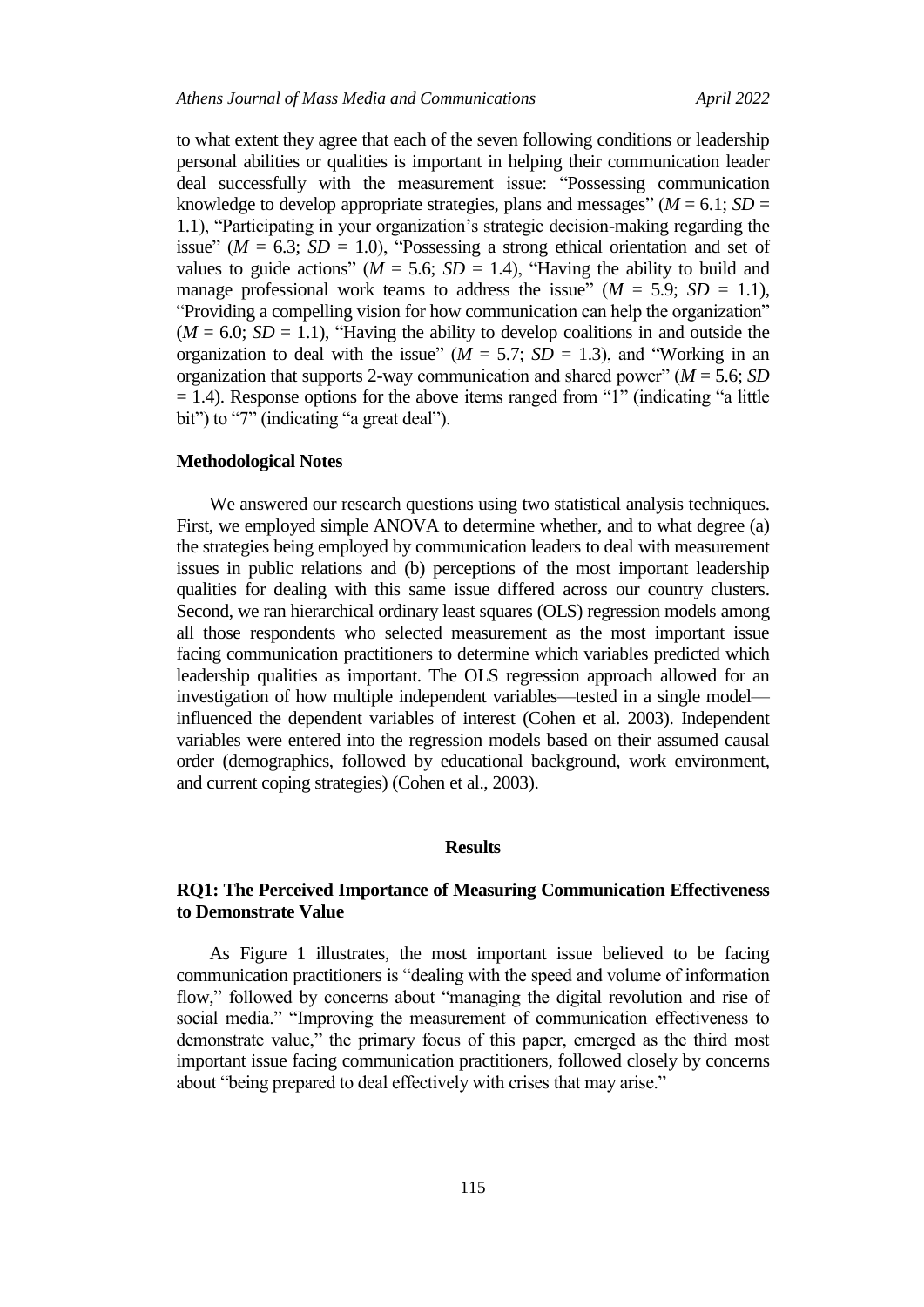*Figure 1.* The Percentage of Respondents who Report Each Area as the Most Important Issue Facing their Communication Leader (Scale only Partially Displayed)



# **RQ2: Different Country Clusters and their Ratings for Measurement Challenges in Communication**

Figure 2 illustrates the average importance rating for "Improving the measurement of communication effectiveness to demonstrate value" across our five country clusters. As the figure shows, Latin American respondents rated measurement as especially important, followed by Asian respondents, North American respondents, European respondents, and finally, Germanic European respondents. Figure 3 illustrates this information in a slightly different manner, showing the percentage of respondents in each country cluster who report "Improving the measurement of communication effectiveness to demonstrate value" as the most important issue facing their communication leader. Latin American respondents were most likely to report the measurement issue as most important (22.0%), followed by North American respondents (13.7%), Asian respondents (12.7%), European respondents (9.5%), and finally, Germanic European respondents (8.7%).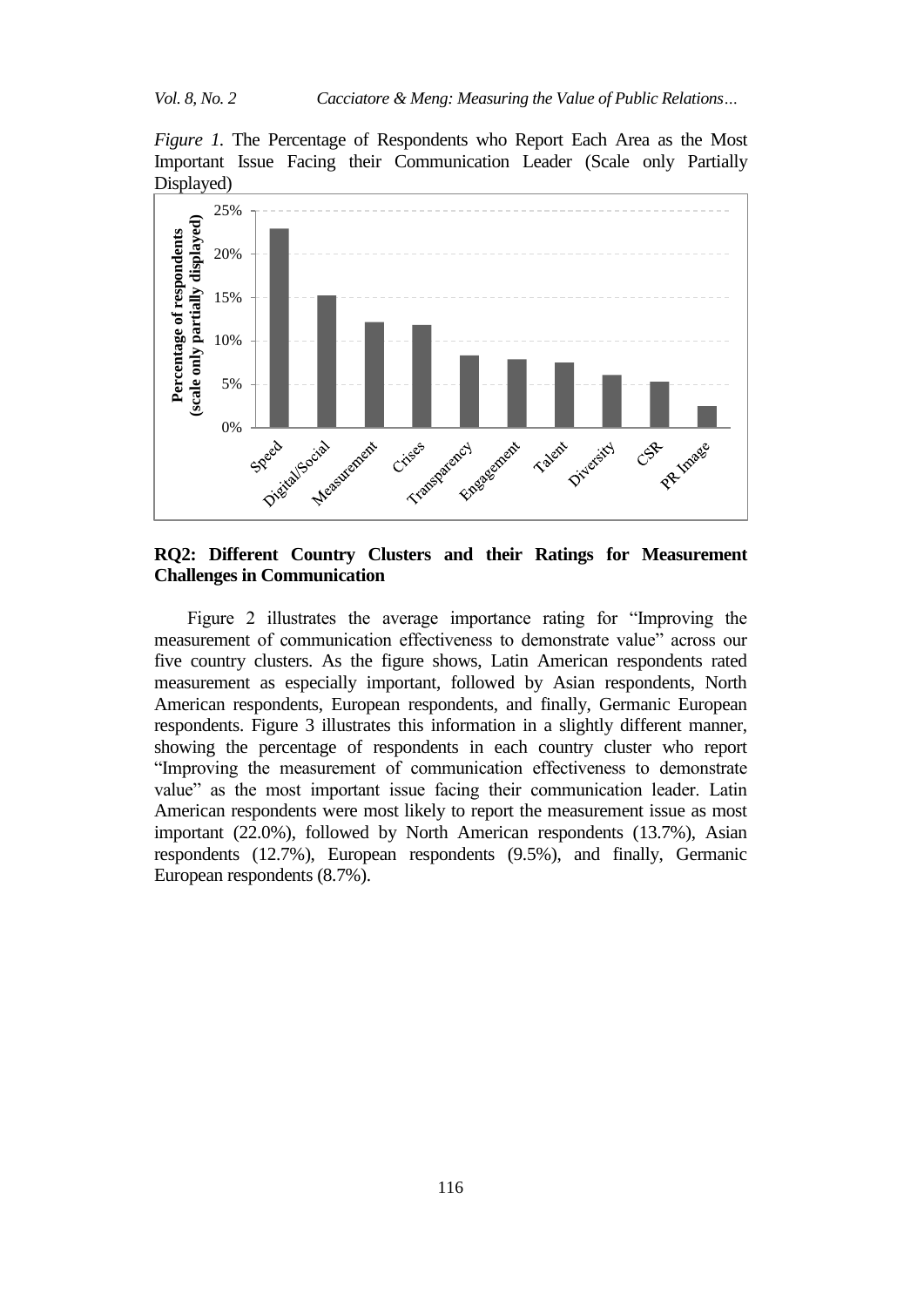*Figure 2.* Importance Ratings by Mean Scores for "Improving the Measurement of Communication Effectiveness" based on Country Clusters







# RQ3: Country Clusters and their Strategies to Deal with Measurement Challenges **in Communication**

We conducted an ANOVA test across different country clusters in terms of the communication strategies being employed by communication practitioners to deal with measurement issues. The results of the ANOVA can be found in Table 1. A few clear patterns emerged from the data. First, respondents in Asia, and to a lesser extent, Latin America typically rated all strategies as more likely to be employed by their communication leaders, a point we will return to in our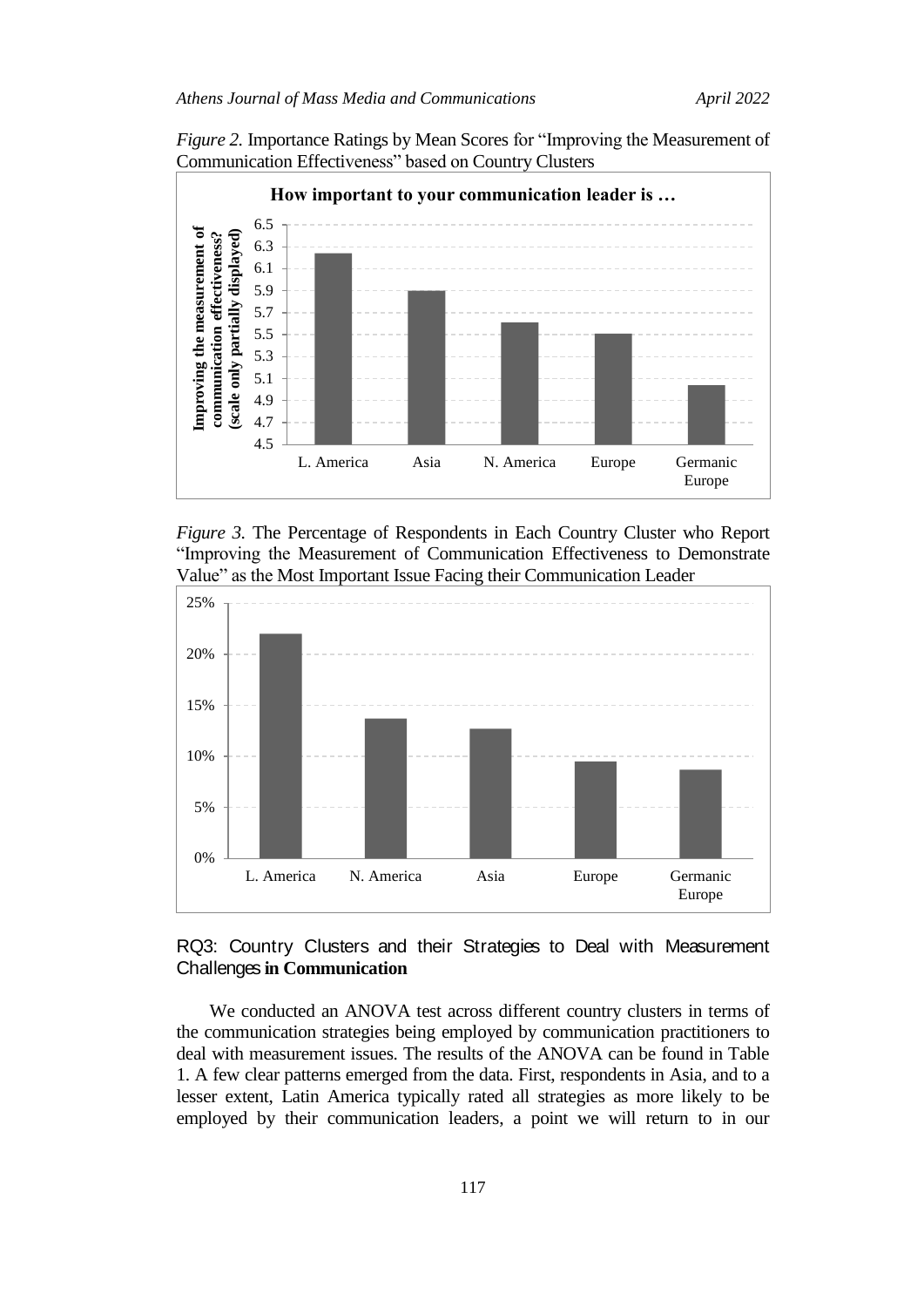Discussion section. Second, "monitoring and analyzing media coverage of the organization and its competitors or clients" emerged as the most common strategy across respondents regardless of country cluster, while "hiring external experts to provide measurement skills and develop metrics" was arguably the least common strategy being employed. In terms of the former, there were no significant differences across country clusters  $(F [4, 543] = 1.750, p = 0.138)$ , with all of clusters showing a high propensity to rely on this tactic. There were, however, significant differences across clusters for the other strategy items.

|                                                                                                              | <b>Country Clusters</b>          |               |               |               |      |         |
|--------------------------------------------------------------------------------------------------------------|----------------------------------|---------------|---------------|---------------|------|---------|
| <b>Issue</b>                                                                                                 | <b>Germanic</b><br><b>Europe</b> | <b>Europe</b> | N.<br>America | L.<br>America | Asia | p-value |
| 1. Using business<br>outcome metrics                                                                         |                                  |               |               |               |      |         |
| to measure<br>effectiveness at<br>the performance<br>level                                                   | 4.29                             | 4.72          | 5.29          | 4.64          | 5.85 | 0.000   |
| 2. Monitoring and<br>analyzing media<br>coverage of the<br>organization and<br>its competitors or<br>clients | 5.52                             | 5.21          | 5.37          | 5.49          | 5.85 | 0.138   |
| 3. Hiring external<br>experts to provide<br>measurement<br>skills and develop<br>metrics                     | 3.68                             | 3.74          | 3.91          | 4.26          | 4.61 | 0.004   |
| 4. Attending<br>workshops on<br>measurement to<br>learn and adopt<br>best practices                          | 3.43                             | 3.97          | 4.10          | 4.54          | 4.85 | 0.000   |
| 5. Focusing more<br>on nonfinancial<br>performance<br>indicators than<br>financial measures                  | 4.52                             | 4.21          | 4.73          | 4.59          | 5.37 | 0.003   |
| N                                                                                                            | 155                              | 67            | 115           | 149           | 62   |         |

*Table 1.* ANOVAs Assessing the Strategies being Employed by Communication Leaders to Deal with Measurement Issues in Public Relations based on Country **Clusters** 

*Notes*: (1) ANOVA comparisons are made across countries with significance indicating that there are statistically significant differences in the strategies being employed by communication leaders to deal with the measurement issue across country clusters.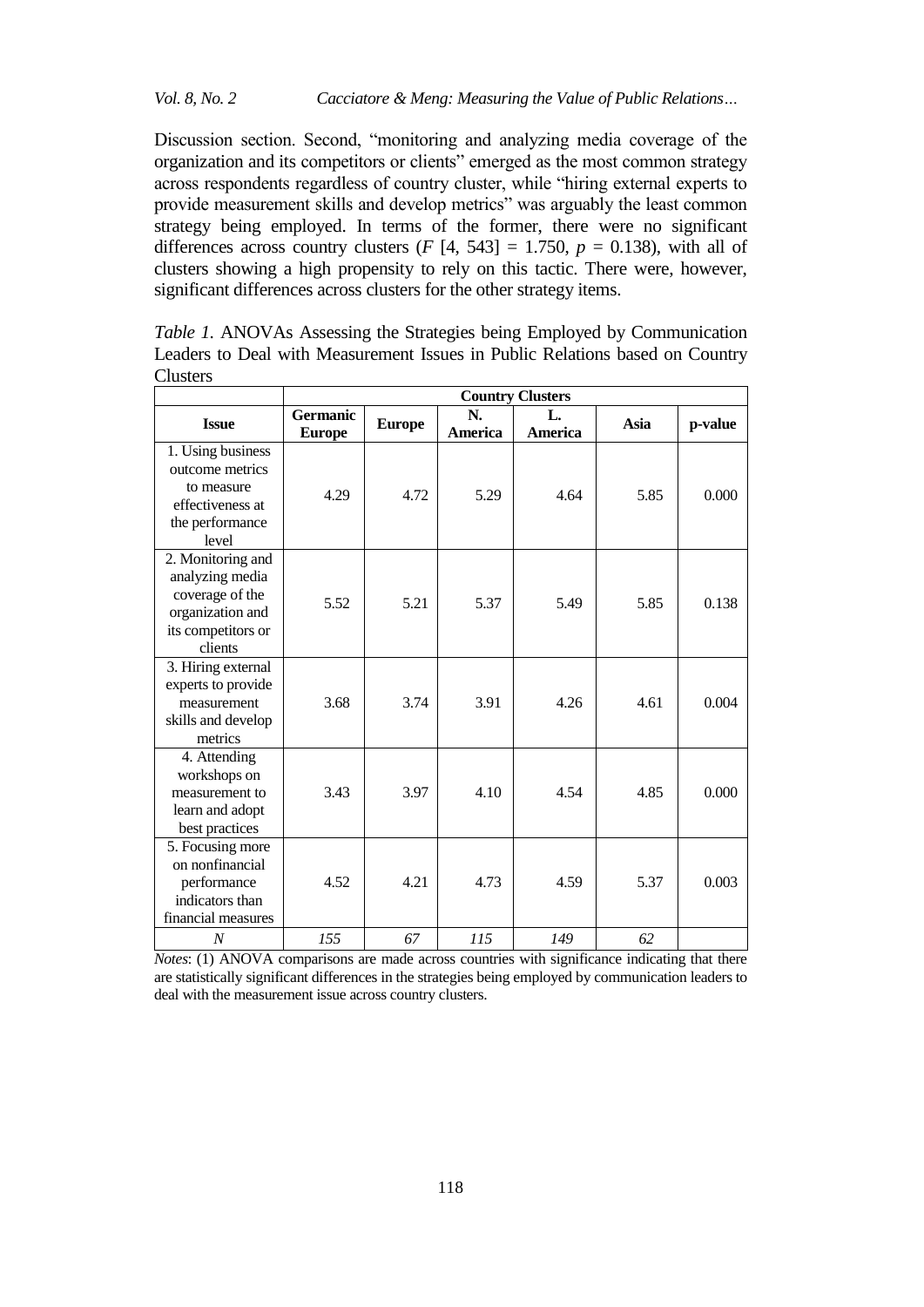|                                                                                                                | <b>Country Clusters</b>          |               |               |                      |      |         |
|----------------------------------------------------------------------------------------------------------------|----------------------------------|---------------|---------------|----------------------|------|---------|
| <b>Issue</b>                                                                                                   | <b>Germanic</b><br><b>Europe</b> | <b>Europe</b> | N.<br>America | L.<br><b>America</b> | Asia | p-value |
| 1. Possessing comm.<br>knowledge to develop<br>appropriate strategies,<br>plans & messages                     | 6.07                             | 6.30          | 6.25          | 6.59                 | 6.47 | 0.000   |
| 2. Participating in your<br>organization's strategic<br>decision-making<br>regarding the issue                 | 6.36                             | 6.42          | 6.55          | 6.54                 | 6.05 | 0.003   |
| 3. Possessing a strong<br>ethical orientation and<br>set of values to guide<br>actions                         | 4.77                             | 5.40          | 5.74          | 6.23                 | 5.58 | 0.000   |
| 4. Having the ability to<br>build and manage<br>professional work<br>teams to address the<br>issue             | 5.57                             | 5.82          | 5.87          | 6.12                 | 5.65 | 0.001   |
| 5. Providing a<br>compelling vision for<br>how comm. can help<br>the organization                              | 6.01                             | 6.15          | 6.32          | 6.61                 | 6.23 | 0.000   |
| 6. Having the ability to<br>develop coalitions in<br>and outside the<br>organization to deal<br>with the issue | 5.35                             | 5.85          | 5.66          | 6.20                 | 5.81 | 0.000   |
| 7. Working in an<br>organization that<br>supports two-way<br>comm. and shared<br>power                         | 5.14                             | 5.57          | 5.61          | 6.06                 | 5.84 | 0.000   |
| $\overline{N}$                                                                                                 | 155                              | 67            | 115           | 149                  | 62   |         |

*Table 2.* ANOVAs Assessing Perceptions of the Most Important Leadership Qualities for Dealing with Measurement Issues in Public Relations based on Country Clusters

*Notes*: (1) ANOVA comparisons are made across countries with significance indicating that there are statistically significant differences in the ratings ascribed to a given leadership quality across country clusters.

### **RQ4: Leadership Qualities and their Roles in Dealing with Measurement Challenges across Country Clusters**

Having explored the current strategies being utilized to deal with measurement, we next turned attention toward how communication practitioners viewed leadership in this area. Specifically, we sought to understand the leadership qualities that practitioners viewed as particularly desirable or important for dealing with the measurement issue, and whether different attributes were more or less desirable across our country clusters. A few notable patterns emerged as listed in Table 2. First, the ANOVAs revealed significant differences in the importance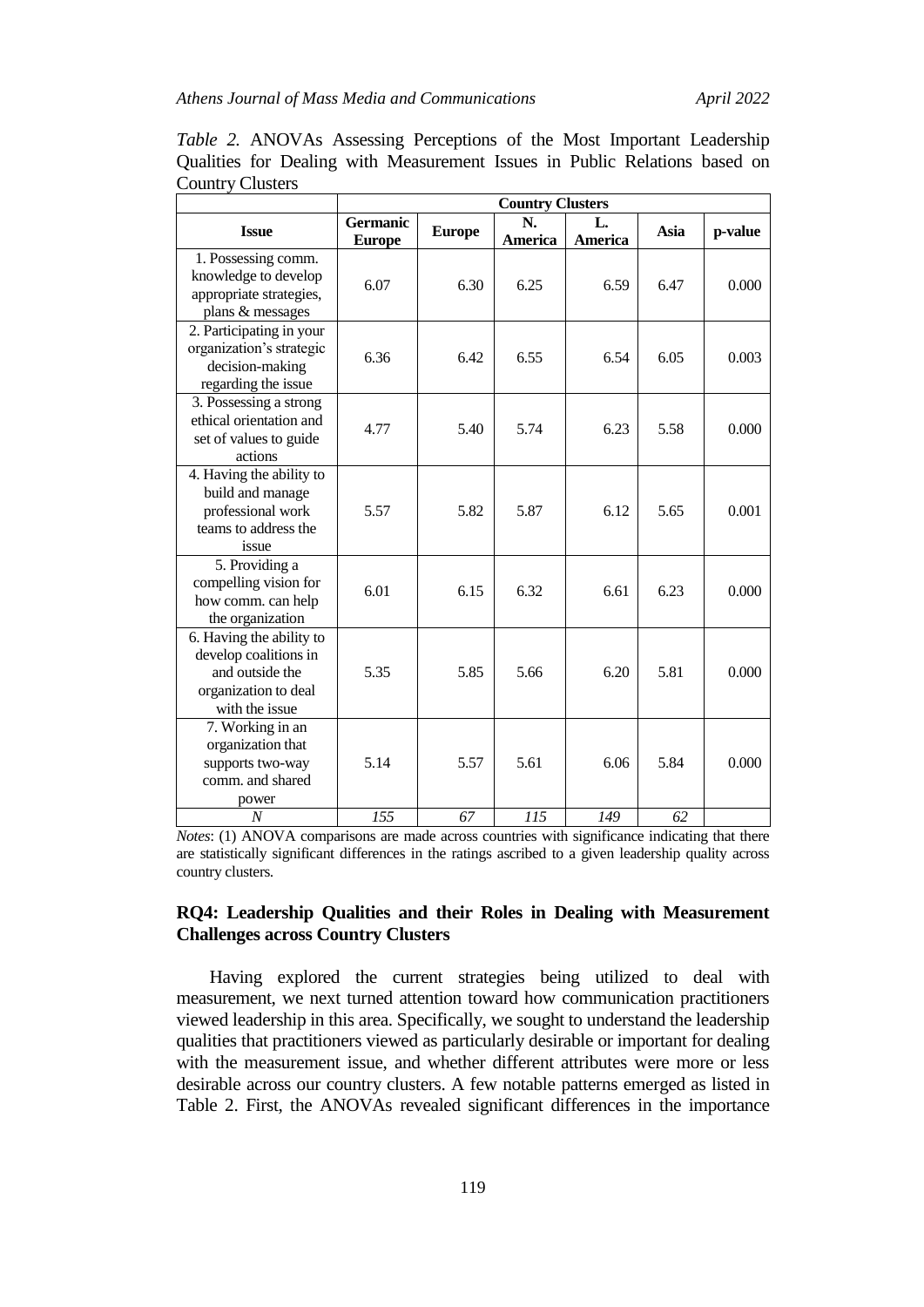ascribed to each of the different leadership qualities across our country clusters. Part of this was driven by the responses of the Latin American respondents, who had average scores of '6' or better for each of the leadership qualities probed, indicative of a belief that all of the leadership qualities were of high importance. Second, Germanic Europeans, Europeans, and North Americans were particularly bullish on the need for participation from their communication leader concerning strategic decision-making, with that leadership quality having the highest average score among respondents from those countries. Having a strong ethical orientation to guide actions, however, was typically rated as much less important among respondents across all of the country clusters.

# **RQ5: The Importance Ascribed to the Different Leadership Qualities when Dealing with Measurement Challenges in Communication**

Finally, we ran seven regression models to determine what predicts the importance ascribed to each of the seven leadership qualities we identified for dealing with the measurement issues. The results of the final models of the regressions can be found in Tables 3 and 4. To begin, we see that demographics played a very small role in predicting the importance of our various leadership qualities. In fact, demographics emerged as significant in only one of our regression models. Specifically, females and younger respondents were more likely to see greater value in an openness to two-way communication as a means of successfully addressing the measurement issue.

Educational background played a slightly larger predictive role in our regressions. For the regression predicting the importance of "Possessing communication knowledge to develop appropriate strategies, plans and messages," we found that those with a degree in the humanities viewed this leadership quality as less important than those who received a degree in either advertising or public relations. For the regression predicting "Possessing a strong ethical orientation and set of values to guide actions," those receiving a degree in both the humanities and the social sciences viewed this leadership quality as less important than those who received a degree in either advertising or public relations. For the regression predicting "Having the ability to develop coalitions in and outside the organization to deal with the issue," those who graduated from the social sciences were viewed this leadership quality as less important than those who received a degree in either advertising or public relations.

Unit size emerged as arguably the most important workplace environment variable impacting how respondents view the relative importance of the different leadership ability measures. Unit size was positively associated with rating ―Having the ability to build and manage professional work teams to address the issue" as an important leadership attribute, meaning that those respondents who worked in larger communication units, with a greater number of communication professionals were more likely to rate this attribute as important. Conversely, unit size was negatively related to "Providing a compelling vision for how communication can help the organization" and "Working in an organization that supports 2-way communication and shared power," indicating that those in smaller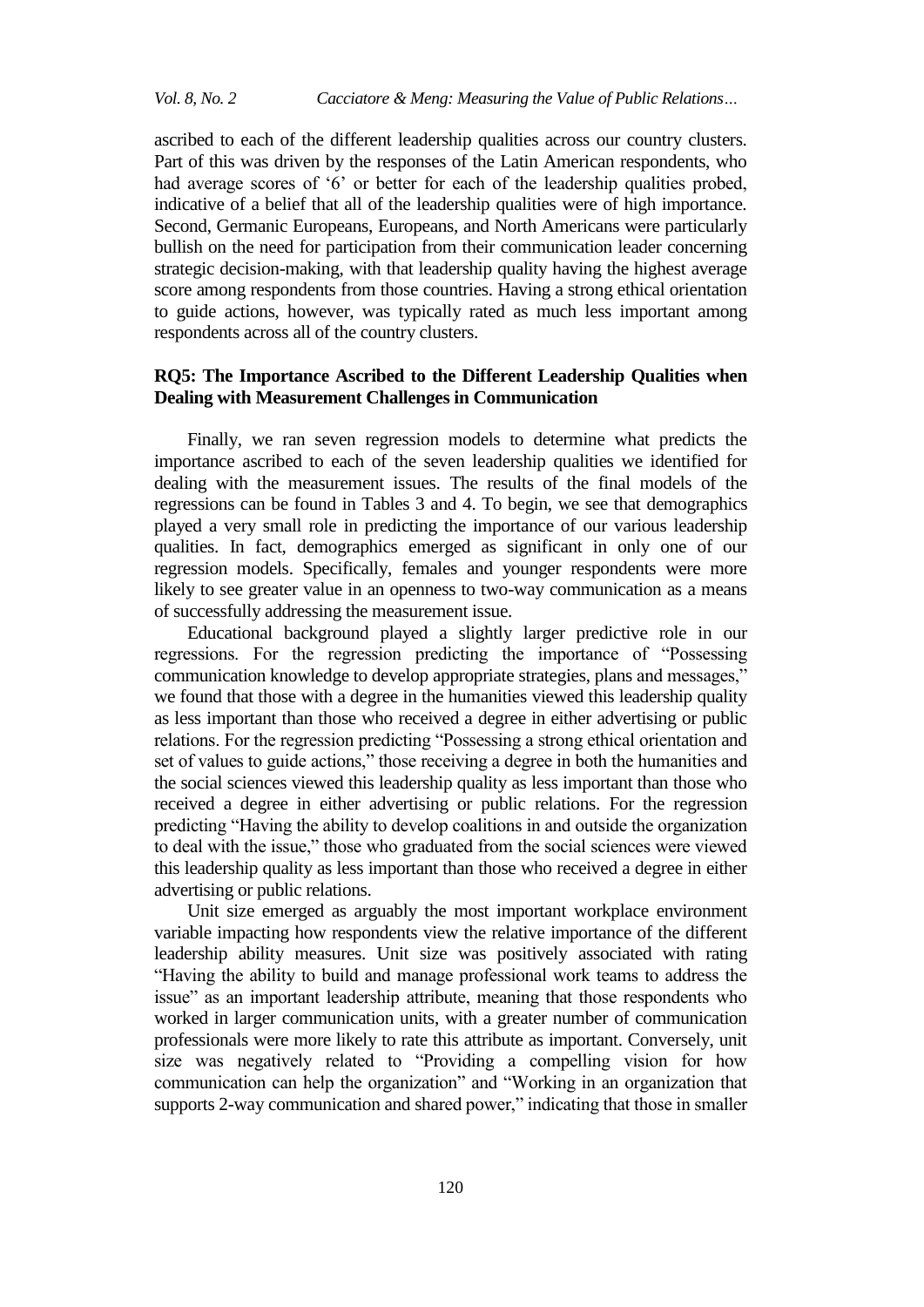units, with fewer communication professionals were more likely to rate these leadership attributes as important.

|             |  | <i>Table 3.</i> Final Regression Models (Part I) Predicting Most Important Leadership |  |  |  |  |
|-------------|--|---------------------------------------------------------------------------------------|--|--|--|--|
|             |  | Qualities for Dealing with Measurement as a PR issue (N=492 for Each                  |  |  |  |  |
| Regression) |  |                                                                                       |  |  |  |  |

|                                              | Possessing<br>communication<br>knowledge | Participating in<br>strategic decision-<br>making for org. | Possessing<br>a strong<br>ethical<br>orientation | Building and<br>managing<br>work teams |
|----------------------------------------------|------------------------------------------|------------------------------------------------------------|--------------------------------------------------|----------------------------------------|
| <b>Block 1: Demographics</b>                 |                                          |                                                            |                                                  |                                        |
| Gender (female coded                         | 0.07                                     | $-0.02$                                                    | 0.08                                             | 0.07                                   |
| Age                                          | $-0.12$                                  | $-0.04$                                                    | $-0.02$                                          | $-0.06$                                |
| Education                                    | $-0.03$                                  | 0.01                                                       | $-0.02$                                          | $-0.02$                                |
| <i>Inc.</i> $R^2$ (%)                        | $1.6*$                                   | 0.3                                                        | 1.3                                              | 0.5                                    |
| <b>Block 2: Educational</b><br>Background    |                                          |                                                            |                                                  |                                        |
| <b>Business</b>                              | $-0.08$                                  | $-0.00$                                                    | $-0.08$                                          | $-0.01$                                |
| Hard sciences                                | $-0.09$                                  | $-0.02$                                                    | $-0.05$                                          | 0.01                                   |
|                                              | $-0.04$                                  | $-0.02$                                                    | $-0.05$                                          | 0.08                                   |
| Humanities                                   | $-0.14**$                                | $-0.01$                                                    | $-0.13*$                                         | 0.00                                   |
| Social sciences                              | $-0.06$                                  | $-0.10$                                                    | $-0.12*$                                         | $-0.09$                                |
| Inc. $R^2$ (%)                               | $2.5*$                                   | 0.8                                                        | $2.8*$                                           | 1.7                                    |
| <b>Block 3: Work</b><br>Environment          |                                          |                                                            |                                                  |                                        |
| Unit size                                    | $-0.05$                                  | $-0.06$                                                    | $-0.06$                                          | $0.11*$                                |
| Reporting hierarchy<br>organization          | $-0.03$                                  | $-0.10*$                                                   | 0.00                                             | $-0.03$                                |
| Work experience                              | 0.10                                     | 0.11                                                       | 0.11                                             | 0.06                                   |
| <i>Inc.</i> $R^2$ (%)                        | 0.9                                      | $2.6**$                                                    | 0.6                                              | 1.6                                    |
| <b>Block 4: Current coping</b><br>strategies |                                          |                                                            |                                                  |                                        |
| Business outcomes to<br>measure performance  | 0.04                                     | 0.03                                                       | 0.02                                             | 0.04                                   |
| Monitoring/analyzing<br>media coverage       | $0.12**$                                 | $0.11*$                                                    | 0.07                                             | 0.00                                   |
| Hiring external experts                      | 0.05                                     | 0.01                                                       | 0.06                                             | 0.06                                   |
| Attending workshops on<br>measurement        | 0.09                                     | 0.06                                                       | $0.11*$                                          | 0.08                                   |
| Implementing non-<br>financial indicators    | $0.10*$                                  | $0.10*$                                                    | $0.10*$                                          | $0.11*$                                |
| Inc. $R^2$ (%)                               | 2.1                                      | 1.8                                                        | 1.8                                              | 1.5                                    |
| Total $R^2$ (%)                              | 7.1                                      | 5.5                                                        | 6.6                                              | 5.3                                    |
|                                              |                                          |                                                            |                                                  |                                        |

*Notes*: (1)  $^*p$  < 0.05,  $^{**}p$  < 0.01,  $^{***}p$  < 0.001; (2) Cell entries for Blocks 1-3 are standardized regression coefficients, while cell entries for Block 4 are before-entry standardized regression coefficients due to issues of multicollinearity.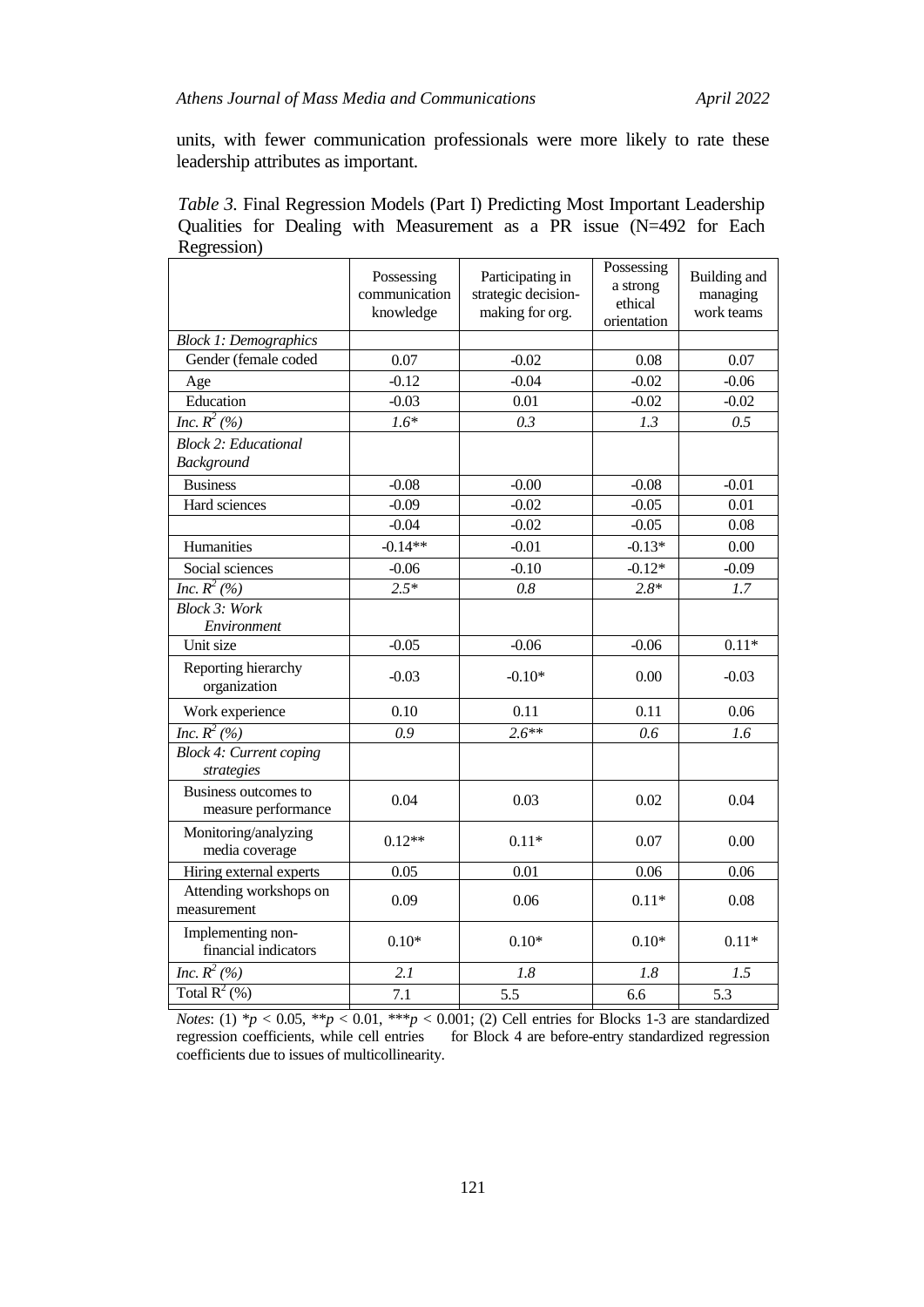### *Vol. 8, No. 2 Cacciatore & Meng: Measuring the Value of Public Relations…*

|                                             | Providing a<br>compelling<br>vision | Developing<br>coalitions | Openness to two-way<br>comm. in your org. |  |
|---------------------------------------------|-------------------------------------|--------------------------|-------------------------------------------|--|
| <b>Block 1: Demographics</b>                |                                     |                          |                                           |  |
| Gender (female coded high)                  | 0.04                                | 0.01                     | $0.10*$                                   |  |
| Age                                         | $-0.07$                             | $-0.03$                  | $-0.14*$                                  |  |
| Education                                   | $-0.04$                             | $-0.03$                  | 0.08                                      |  |
| <i>Inc.</i> $R^2$ (%)                       | 1.0                                 | 0.5                      | $3.0**$                                   |  |
| <b>Block 2: Educational Background</b>      |                                     |                          |                                           |  |
| <b>Business</b>                             | $-0.01$                             | 0.01                     | $-0.08$                                   |  |
| Hard sciences                               | $-0.07$                             | $-0.09$                  | $-0.07$                                   |  |
| Communication/Journalism                    | 0.01                                | 0.06                     | $-0.01$                                   |  |
| Humanities                                  | $-0.06$                             | $-0.08$                  | $-0.08$                                   |  |
| Social sciences                             | $-0.08$                             | $-0.13**$                | $-0.08$                                   |  |
| Inc. $R^2$ (%)                              | 1.7                                 | $3.3**$                  | 1.8                                       |  |
| <b>Block 3: Work Environment</b>            |                                     |                          |                                           |  |
| Unit size                                   | $-0.11*$                            | $-0.08$                  | $-0.10*$                                  |  |
| Reporting hierarchy organization            | 0.08                                | $-0.02$                  | $-0.07$                                   |  |
| Work experience                             | $0.16*$                             | 0.01                     | 0.12                                      |  |
| Inc. $R^2$ (%)                              | $1.6*$                              | 0.5                      | $2.5**$                                   |  |
| <b>Block 4: Coping strategies</b>           |                                     |                          |                                           |  |
| Business outcomes to measure<br>performance | 0.07                                | 0.06                     | 0.06                                      |  |
| Monitoring/analyzing media                  | 0.09                                | 0.03                     | 0.09                                      |  |
| Hiring external experts                     | 0.04                                | 0.06                     | $0.10*$                                   |  |
| Attending workshops on<br>measurement       | 0.09                                | 0.05                     | $0.11*$                                   |  |
| Implementing non-financial<br>indicators    | $0.16***$                           | $0.16***$                | $0.11*$                                   |  |
| Inc. $R^2$ (%)                              | $2.8*$                              | $2.6*$                   | 1.9                                       |  |
| Total $R^2$ (%)                             | 7.1                                 | 6.8                      | 9.2                                       |  |

*Table 4.* Final Regression Models (Part II) Predicting Most Important Leadership Qualities for Dealing with Measurement as a PR Issue  $(N = 492)$  for Each Regression)

Reporting hierarchy was negatively related to ratings of "Participating in your organization's strategic decision-making regarding the issue." This indicates that the further a respondent is from the top communication leader in their organization the more likely they are to view this attribute as important. Work experience was positively related to ratings of "Providing a compelling vision for how communication can help the organization." In other words, those with longer professional experience in the field of public relations were more likely to view this leadership quality as important in demonstrating the value of public relations by developing measurement and evaluation standards.

*Notes*: (1)  ${}^*p$  < 0.05,  ${}^{**}p$  < 0.01,  ${}^{***}p$  < 0.001; (2) Cell entries for Blocks 1-3 are standardized regression coefficients, while cell entries for Block 4 are before-entry standardized regression coefficients due to issues of multicollinearity.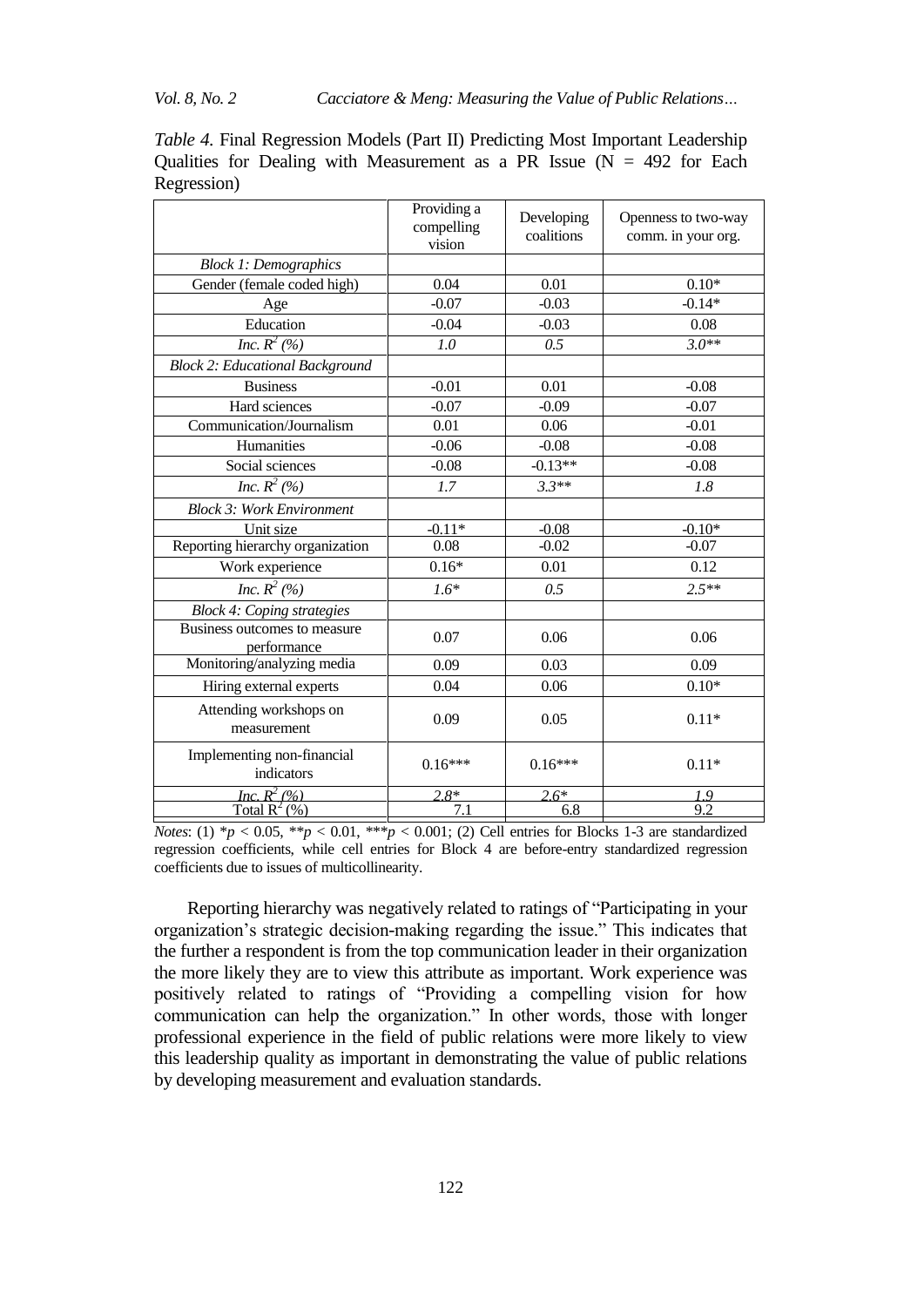The final block of our regression looked at how the coping strategies currently being employed at a respondents' place of work to deal with the measurement issue impacted their perceptions of important leadership qualities for dealing with this same issue. Respondents at organizations that are relying more heavily on social media monitoring and analytics were more likely to rate "Possessing communication knowledge to develop appropriate strategies, plans and messages" and "Participating in your organization's strategic decision-making regarding the issue" as particularly important leadership qualities for dealing with the measurement issue.

Respondents who reported a greater frequency of attending workshops on measurement to learn best practices were more likely to rate "Possessing a strong ethical orientation and set of values to guide actions" and "Working in an organization that supports 2-way communication and shared power" as highly important leadership abilities for navigating the measurement issue. Those at organizations that are hiring external experts to develop measurement skills and metrics were also more likely to rate "Working in an organization that supports 2way communication and shared power" as an important leadership quality.

Finally, working at an organization that is relying on non-financial performance indicators was associated positively with all seven of our leadership attribute items. This echoes previous research findings on measurement and evaluation in public relations that highlights the importance of integrating nonfinancial indicators when measuring the value of public relations and developing a strong linkage to organizations' goals, objectives and performance (Stacks and Michaelson, 2014). We will further elaborate on these results in the Discussion section.

#### **Discussion**

As revealed in previous research, intensive discussions have taken place among communication practitioners and scholars on how to demonstrate the value of communication for businesses and organizations and standardize the evaluation metrics to smooth measurement challenges in the field of public relations and communication management (Buhmann et al., 2019; Volk, 2016). Through more than three decades of debates and research, public relations practitioners and scholars have come together in acknowledging the critical roles of research, measurement, and evaluation as grounded evidence of successful public relations efforts (e.g., Stacks and Michaelson, 2014; Stacks and Watson, 2007; Watson, 2012). Yet, few studies have examined specific measurement challenges or the methods that have been adopted to overcome those challenges from a global perspective (e.g., Huang, 2012).

Therefore, the research presented here aimed to do just that by contributing to our understanding of how communication practitioners view measurement and evaluation problems and solutions in public relations, and by placing that understanding within an international context. Equally important, this research investigates the role of leadership skills in supporting communication practitioners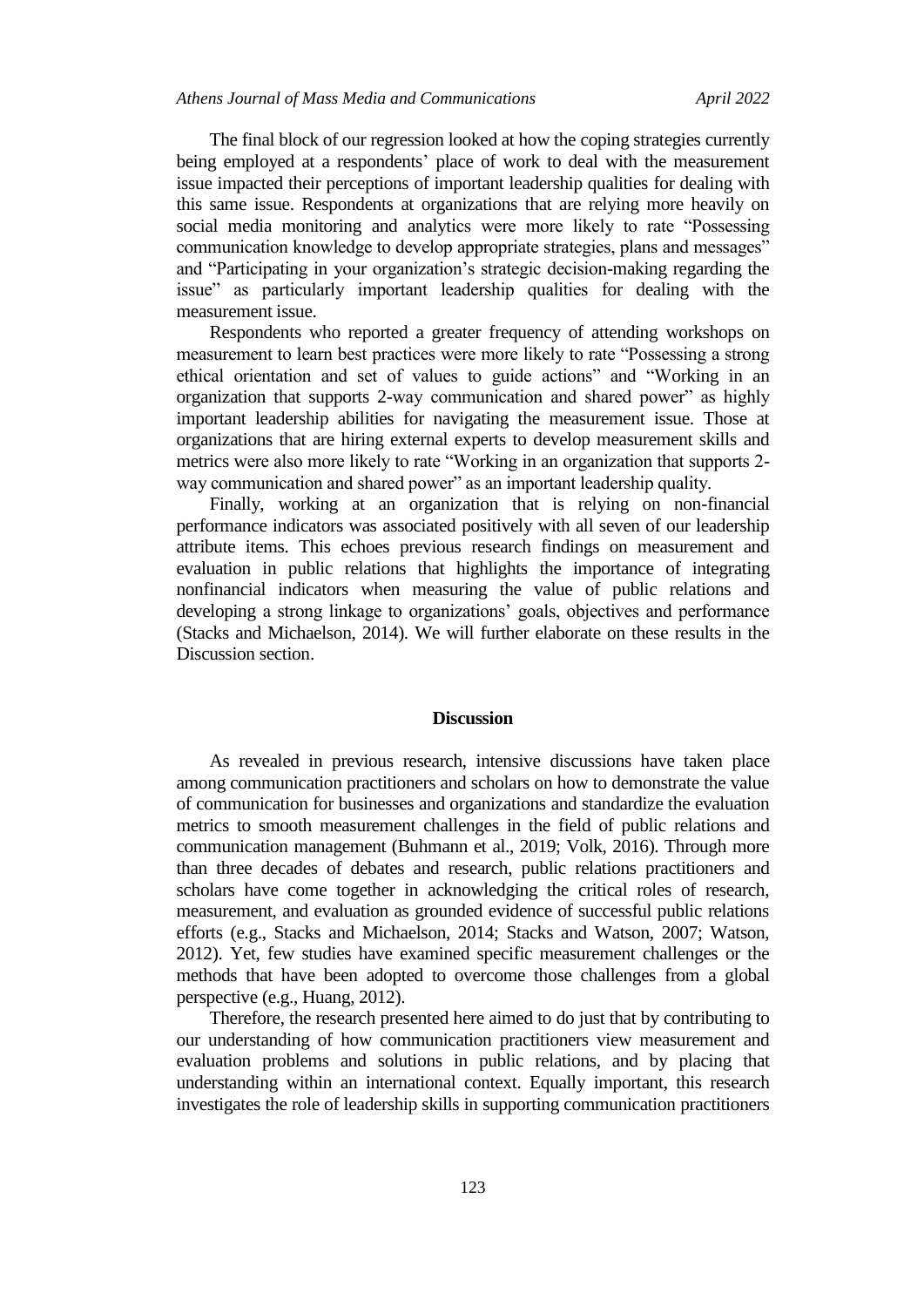applying effective strategies to manage the measurement issue. Answers from communication practitioners in different country clusters reflect their workplace experiences in applying diverse strategies in managing measurement challenges in public relations practice. Such diversity in strategy implementation also echoes their different expectations on leadership skills that may help guide future practice and academic research.

Prior to elaborating on our findings, we first acknowledge some limitations of the present work. To begin, it is worth noting that our analysis is not based on a true probability sample of communication practitioners across the globe. This is, of course, hardly surprising as such a sample has never been convened in public relations and communication management scholarship due to the many logistic hurdles associated with building a full sampling frame or practitioners and administering a data collection across all countries with a public relations presence. Nevertheless, our sample was collected from more than 20 countries across the globe and in the home language of each country, with the solid 45% response rate providing further evidence of the validity of the data.

A second limitation concerns our focus on a single of the many important challenges facing communication practitioners—the issue of measurement. While this decision moved us away from other challenges facing communication practitioners in the space, it is undeniable that measurement is a paramount challenge facing public relations as a global industry (Almansa-Martinez and Fernandez-Souto, 2020; DiStaso et al., 2011). More importantly, we viewed garnering a more nuanced and in-depth look at that specific challenge as more valuable than having a broader, but ultimately more superficial look at a host of different challenges facing the industry.

Finally, there are a pair of measurement issues worth noting. First, our analyses relied heavily on single-item measures throughout, which of course make it impossible to identify or control for random measurement error in the regression models. Had we been able to employ multi-item dependent variables, the relationships observed here would likely have been even stronger. Second, given unbalanced sample size concerns in each individual country, we grouped respondents from different countries into broad regions based on geography and cultural similarities. Of course, even culturally similar countries are ultimately unique and likely to have their own sets of specific problems facing communication practitioners and the industry. Nevertheless, we were sure to base our groupings on previous scholarship (House et al., 2004).

Overall, based on our global results, "improving the measurement of communication effectiveness to demonstrate value" emerged as the third most important issue facing practitioners globally. Such consistency in the ratings across country clusters likely reflects the general global trend that has emerged particularly during the last decade—to develop and implement effective metrics for assessing the value of public relations. A detailed breakdown of the ratings by investigated country clusters further indicated that practitioners in Latin America rated this issue particularly high, followed by practitioners in Asia, North America, Europe, and Germanic Europe.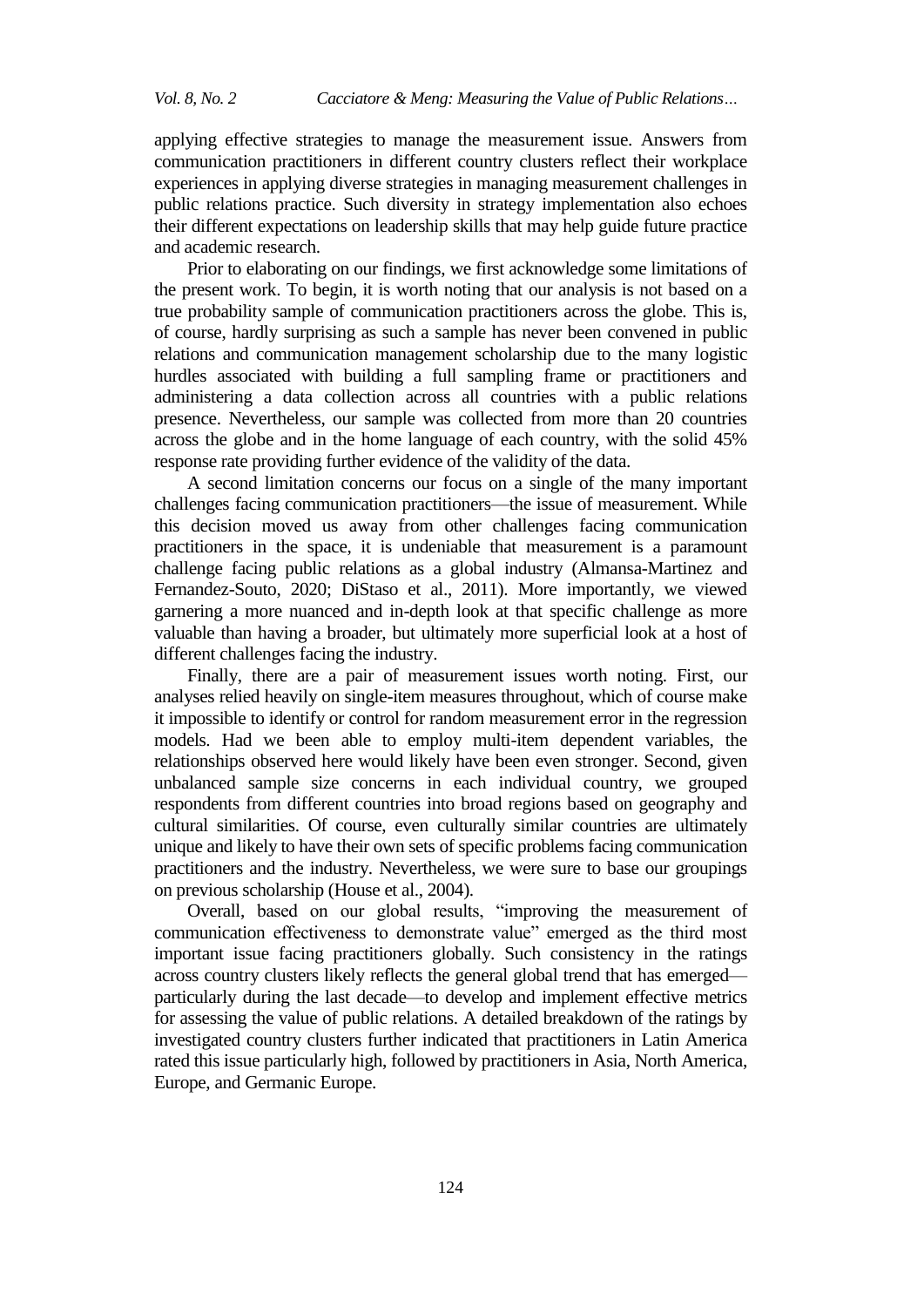Such a pattern was also reflected when we look into the actual coping strategies their communication leaders have employed to deal with measurement issues. Practitioners in Latin America, and especially Asia, rated all five coping strategies as more likely to be employed by their communication leaders. This might be indicative of a more aggressive and proactive approach to measurement problems in such countries. Across the global sample, the strategy of "monitoring" and analyzing media coverage of the organization and its competitors or clients" is the most common one that has been widely adopted across all investigated country clusters. Not surprisingly, the strategy of "hiring external experts to provide measurement skills and develop metrics" is the least common one to be adopted, which further reflects the need to develop sufficient resources for metrics that can be used. The dearth of resources devoted to hiring experts to address measurement problems is thus a global problem, rather than one isolated within a handful of organizations or specific parts of the world, even within those countries that were more likely to report higher use of that coping strategy. This might reflect a reluctance to spend money on the problem or skepticism surrounding how those outside of public relations might be able to offer solutions to this specific type of communication problem.

In terms of leadership skills that have been viewed as desirable or effective in managing the measurement challenge, respondents across the investigated country clusters generally suggested that strategic decision-making and the knowledge basis for strategic decision-making were crucial for leadership facing such challenges, as was having a compelling vision for how communication can address problems. Conversely, having a strong ethical orientation to guide actions was rated the overall least important attribute for dealing with measurement challenges. This latter point is somewhat worrisome given the close ties between measurement, data, and privacy and the recent stories of data abuses by large companies in recent years (e.g., Facebook and Cambridge Analytica). Similar to the coping strategies noted earlier, respondents in Latin America believed that all seven leadership capabilities were of high importance, while Germanic European respondents tended to ascribe generally lower levels of importance across the board. The consistency of these patterns is interesting as it suggests that different countries are generally more or less pessimistic when it comes to dealing with measurement as a communication problem.

Further, our results indicated that certain demographics and workplace environment variables may play important roles in improving measurement efforts. For example, our regression models suggested that females and younger professionals believe that an open and two-way communication culture can be a great facilitator in addressing the measurement issue. The public relations profession itself is facing the challenge of increasing diversity. Even as more and more female practitioners, millennial professionals, as well as other practitioners with diverse backgrounds join the workforce, demand for an open and two-way communication culture will need to be endorsed by those in management positions as well as practitioners in different cultures and societies if it is to gain widespread adoption.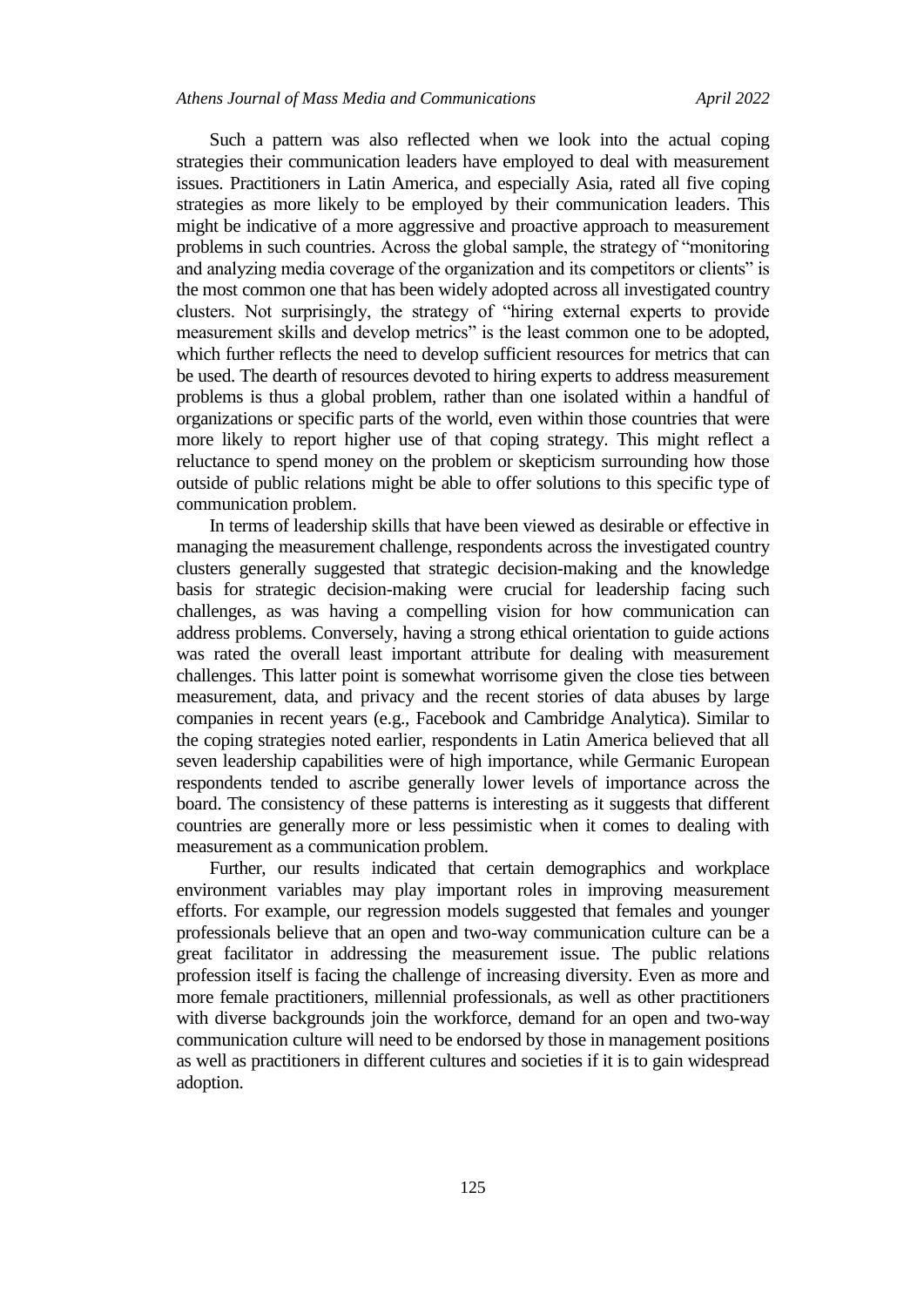Respondents' place of work (i.e., type of organization) also reflected their expectations on the most valuable leadership qualities for dealing with the measurement issue. Those from larger organizations were more likely to view the management of professional work teams as important for addressing measurement issues in public relations and communication management, while at the same time, putting less weight on less tangible leadership qualities, such as having a compelling vision and embracing two-way communication as important for dealing with this problem. This might be reflective of their day-to-day observations that reveal the importance of carefully managed collaborations on campaign success and their lower levels of involvement with shaping things like company mission statements and policy.

Similarly, workplace experience and position, as well as the tactics already being employed to deal with measurement issues were also associated with attitudes toward desirable leadership qualities. Those who are further away from high-level decision-making viewed their involvement in such decision-making to be more rather than less important for addressing measurement issues in communication practice—perhaps because they feel they have little voice in such matters and are confident that they have other items on the agenda worthwhile to say.

Conversely, those who have been with an organization for a longer period of time believed more in the importance of having a compelling vision for dealing with such problems. It may be the case that longer time with an organization leads to more involvement with high-level factors like communicating company visions, and therefore, a greater appreciation for how these less tangible qualities shape organizational success. Respondents at organizations that are relying more heavily on social media monitoring and analytics were more likely to rate "Possessing communication knowledge to develop appropriate strategies, plans and messages" as important leadership qualities for dealing with issues of measurement. This may reflect that fact that such employees have seen the power of data in action and understand how the knowledge gleaned from such data can shape solutions to problems.

Overall, the results suggest that communication practitioners expect an effective communication leader who possesses sufficient communication knowledge to develop appropriate strategies, plans and messages will be able to adopt effective strategies, such as relying on social media monitoring and analytics, to solve measurement challenges. Our regression blocks suggest that it is possible to find a matching "leadership-measurement" continuum to deal with each specific issue while leveraging the leadership capability of the communication leader, although future research is needed to further investigate this possibility.

#### **Conclusions and Implications**

Most practitioners of PR would agree that measuring the value of public relations efforts is complex, particularly in terms of operationalization and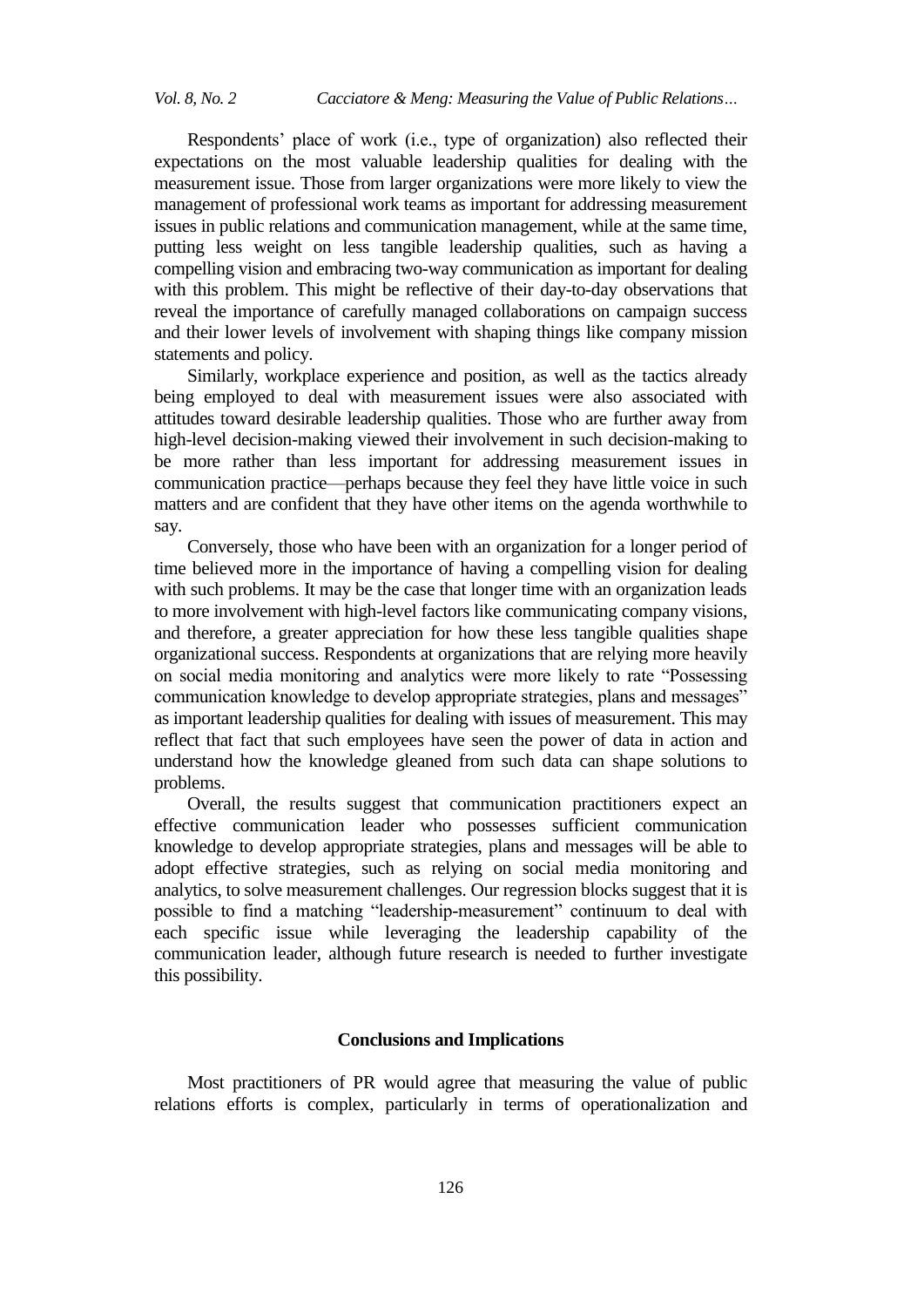interpretations. Effective communication practice relies on solid leadership and team collaboration. In today's challenging economic climate, communication leaders across the globe are under increasing pressure to improve and maximize communications' returns on organizational value. As a result, communication leaders need to adjust their leadership capabilities and measurement strategies to assess different situations more accurately, which alternatively might add considerably more uncertainty about what metrics to use to gauge the effectiveness of communication programs.

Although the results of this study might indicate that each grouped country cluster may have different perceptions on the best coping strategies for dealing with measurement challenges, there are certain responsive strategies that are being universally applied (or not being applied) across different regions of the globe. Such results suggest that it is possible for communication leaders to create and develop a universal training program with tailored content to each specific market. In addition, such results also call for an urgent need to advance our knowledge of measurement globally, not just in terms of what strategies are being employed and what leadership qualities are perceived as most important, but in terms of how effective those strategies and leadership qualities actually are, including from the perspective of clients and other key stakeholders. Tapping into approach effectiveness—itself an issue of measurement—is therefore a necessary next step in addressing the measurement challenge facing the industry.

Results obtained from this global survey have valuable implications for public relations communication management practice. First, it enables communication practitioners and leaders to ascertain the valence, importance, and heterogeneity of proposed solutions to the communication measurement problem. Second, it encourages communication practitioners to monitor stakeholders' communication actions from multiple digital platforms to increase effective feedback and two-way communication. Third, the present analysis allows for a deeper understanding of how measurement demands vary over geographic locations and demographic profiles. The ratings on the responsive strategies toward the measurement issue echoed the current challenges facing the public relations profession globally: the push for rapid growth towards a data-driven market without a fully-equipped and responsive evaluation system. The results also capture current coping strategies used by practitioners across the world. Such coping strategies can be used as a basis for developing a pool of more tailored, contextualized, brand-related, and content-driven messages.

In short, the measurement and evaluation of public relations presents many promising approaches for advancing not only public relations practice as a global industry, but also supports improving communication and business performance for organizations. While acknowledging the limitations of the present study, the findings highlight how communication practitioners view a major challenge in public relations, and perhaps more importantly, the leadership qualities they view as paramount for overcoming that challenge. Given the role that leadership is likely to play in overcoming measurement challenges, the leadership angle we bring to this work is particularly important. It is our hope that this research will inspire interdisciplinary discussions of not only the measurement issues facing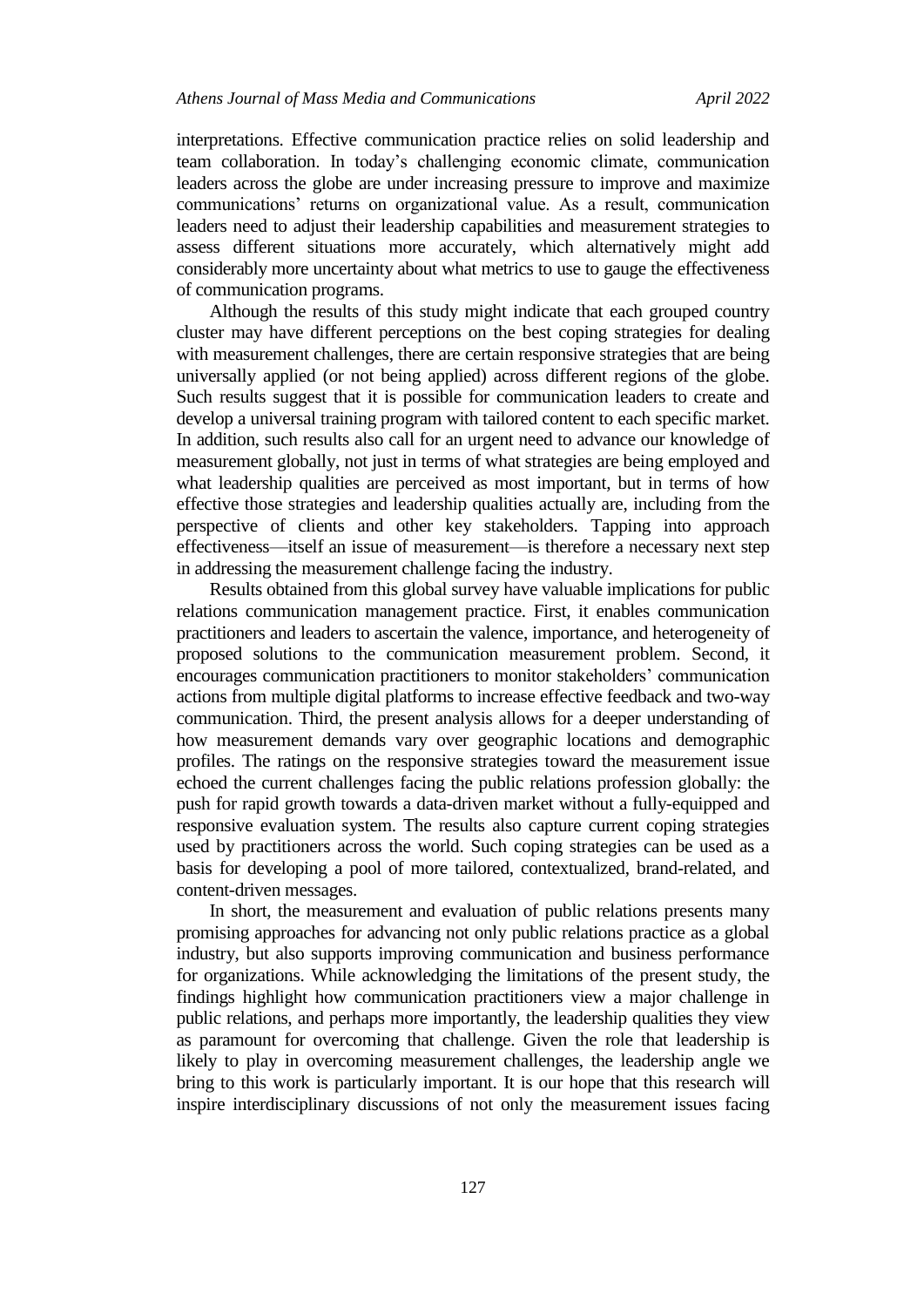communication practitioners, but the major challenges facing the industry and field.

### **Acknowledgement**

We would like to dedicate this article to the memory of Dr. Yorgo Pasadeos, Professor Emeritus at the University of Alabama. He is one of the founding editors of Athens Journal of Mass Media & Communications.

#### References

- Aldoory, L., Toth, E. (2004). Leadership and gender in public relations: perceived effectiveness of transformational and transactional leadership styles. *Journal of Public Relations Research, 16*, 157–183.
- Almansa-Martinez, A., Fernandez-Souto, A. B. (2020). Professional public relations trends and challenges. *Profesional de la Informacion, 29*(3), e290303.
- AMEC (2020). *Barcelona principles 3.0*. Retrieved from: https://amecorg.com/2020/07/ barcelona-principles-3-0/. [Accessed 15 September 2020].
- Berger, B. K., Reber, B. H. (2006). *Gaining influence in public relations: The role of resistance in practice*. Mahwah, NJ: LEA Publishers.
- Berger, B. K., Meng, J. (2010). Public relations practitioners and the leadership challenge. In R. Heath (Ed.), *The SAGE Handbook of Public Relations* (2<sup>nd</sup> Ed.) (pp. 421-434). Thousand Oaks: CA: SAGE Publications, Inc.
- Bowen, S. A. (2008). A state of neglect: public relations as 'corporate conscience' or ethics counsel. *Journal of Public Relations Research*, 20, 271–296.
- Brislin, R. W. (1970). Back translation of cross-cultural research. *Journal of Cross-Culture Psychology, 1*, 185–216.
- Broom, G. M., Dozier, D. M. (1983). An overview: evaluation research in public relations. *Public Relations Quarterly, 28*(3), 5–8.
- Broom, G. M., Dozier, D. M. (1990), *Using research in public relations: applications to program management*. Englewood Cliffs, NJ: Prentice-Hall.
- Buhmann, A., Macnamara, J., Zerfass, A. (2019). Reviewing the 'march to standards' in public relations: a comparative analysis of four seminal measurement and evaluation initiatives. *Public Relations Review*, *45*(4).
- Cohen, J. P., Cohen, P., West, S. G., Aiken, L. S. (2003). *Applied multiple regression/ correlation analysis for the behavioral sciences* (3rd Ed.). Hillsdale, NJ: Lawrence Erlbaum Associates.
- DiStaso, M. W., McCorkindale, T., Wright, D. K. (2011). How public relations executives perceive and measure the impact of social media in their organizations. *Public Relations Review, 37*(3), 325–328.
- Dozier, D. M. (1984). Program evaluation and roles of practitioners. *Public Relations Review, 10*(2), 13-21.
- Dozier, D. M. (1990). The innovation of research in public relations practice: review of a program of studies. *Public Relations Research Annual, 2*(1), 3–28.
- Dozier, D. M., Ehling, W. P. (1992). Evaluation of public relations programs: what the literature tells us about their effects. In J. E. Grunig (Ed.), *Excellence in Public*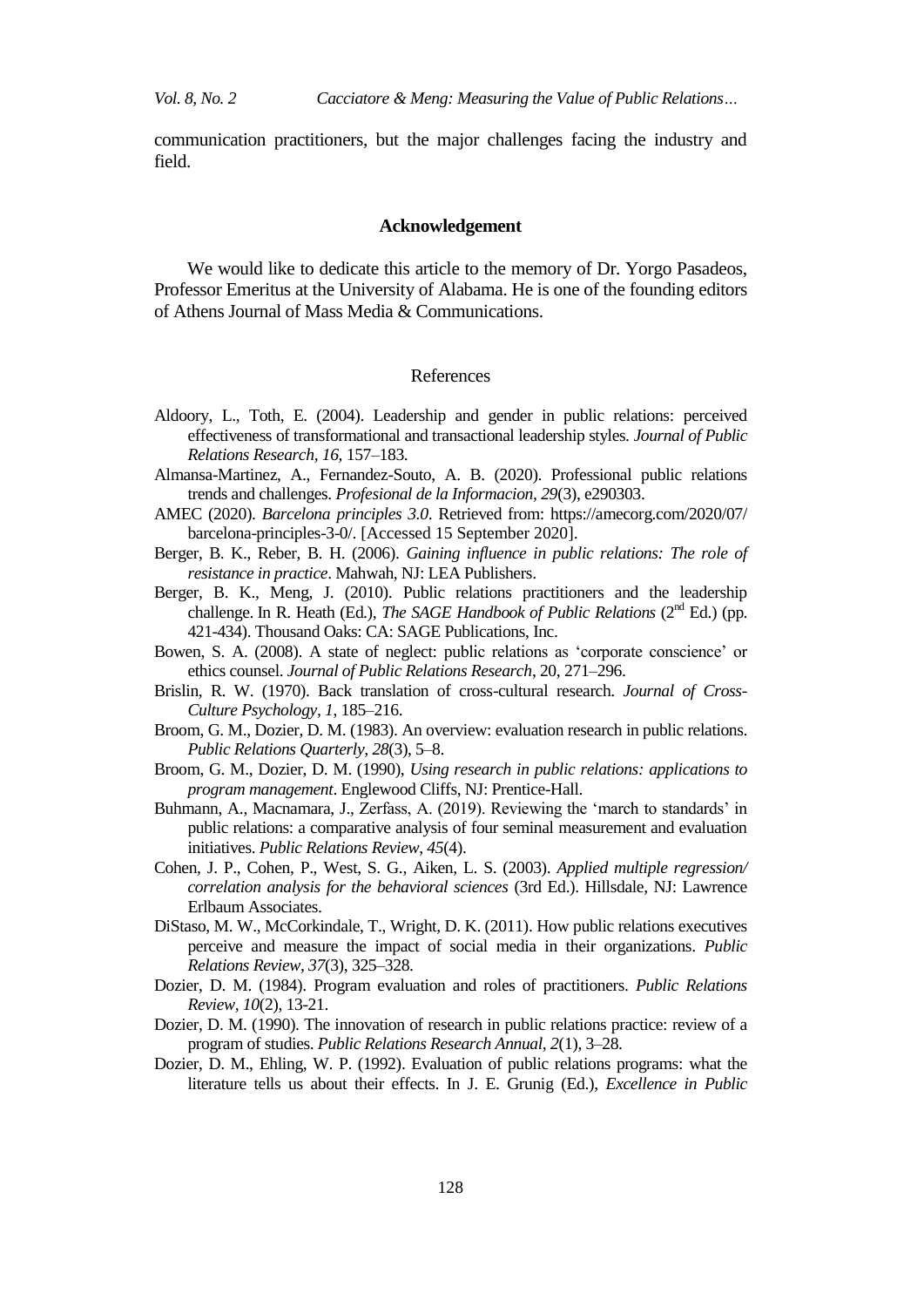*Relations and Communication Management* (pp. 159–184). Hillsdale, NJ: Lawrence Erlbaum.

- Ehling, W. P., White, J., Grunig, J. E. (1992). Public relations and marketing practices. In J. E. Grunig (Ed.), *Excellence in Public Relations and Communication Management*  (pp. 357–394)*.* Hillsdale, NJ: Lawrence Erlbaum.
- Gregory, A., Watson, T. (2008). Defining the gap between research and practice in public relations programme evaluation–towards a new research agenda. *Journal of marketing communications*, *14*(5), 337–350.
- Grunig, J. E., Hunt, T. (1984). *Managing public relations.* New York: Holt, Rinehard & Winston.
- Grunig, L. A., Grunig, J. E., Dozier, D. M. (2002). *Excellent public relations and effective organizations: a study of communication management in three countries*. Mahwah, NJ: Lawrence Erlbaum Associates.
- House, R.J., Hanges, R.J., Javidan, M., Dorfman, P. Gupta, V. (2004). *GLOBE, cultures, leadership, and organizations: GLOBE study of 62 societies*. Thousand Oak, CA: Sage.
- Huang, Y. H. C. (2012). Gauging an integrated model of public relations value assessment (PRVA): scale development and cross-cultural studies. *Journal of Public Relations Research*, *24*(3), 243–265.
- Hurley, R. F., Hult, T. M. (1998). Innovation, market orientation, and organizational learning: an integration and empirical examination. *Journal of Marketing, 62*(3), 42– 54.
- Lindenmann, W. K. (2003). *Guidelines for measuring the effectiveness of PR programs and activities.* The Institute for Public Relations.
- Lueg, K., Leug, R., Andersen, K., Dancianu, V. (2016). Integrated reporting with CSR practices: a pragmatic constructivist case study in a Danish cultural setting. *Corporate Communication: An International Journal, 21*(1), 20–35.
- Macnamara, J. (1992). Evaluation: the Achilles heel of the public relations profession. *International Public Relations Review, 15*(4), 17–31.
- Macnamara, J. (2014). Emerging international standards for measurement and evaluation of public relations: a critical analysis. *Public Relations Inquiry, 3*(1), 7–29.
- Macnamara, J. (2015). Breaking the measurement and evaluation deadlock: a new approach and model. *Journal of Communication Management, 19*(4), 371–387.
- McCoy, M., Hargie, O. (2003). Implications of mass communication theory for asymmetric public relations evaluation. *Journal of Communication Management*, *7*(4), 304–316.
- Meng, J., Berger, B. K. (2012). Measuring return on investment of organizations' internal communication efforts. *Journal of Communication Management, 16*(4), 332–354.
- Meng, J., Berger, B. K. (2013). An integrated model of excellent leadership in public relations: Dimensions, measurement, and validation. *Journal of Public Relations Research, 25*(2), 141–167.
- Meng, J., Berger, B. K. (2019). The impact of organizational culture and leadership performance on PR professionals' job satisfaction: testing the joint mediating effects of engagement and trust. *Public Relations Review*, *45*(1), 64–75.
- Meng, J., Pan, P. (2012). Using a balanced set of measures to focus on long-term competency in internal communication. *Public Relations Review*, *38*(3), 484–490.
- Moorman, C., Deshpande, R., Zaltman, G. (1992). Relationships between providers and users of market research: the dynamics of trust within and between organizations. *Journal of Marketing Research, 29*, 314–325.